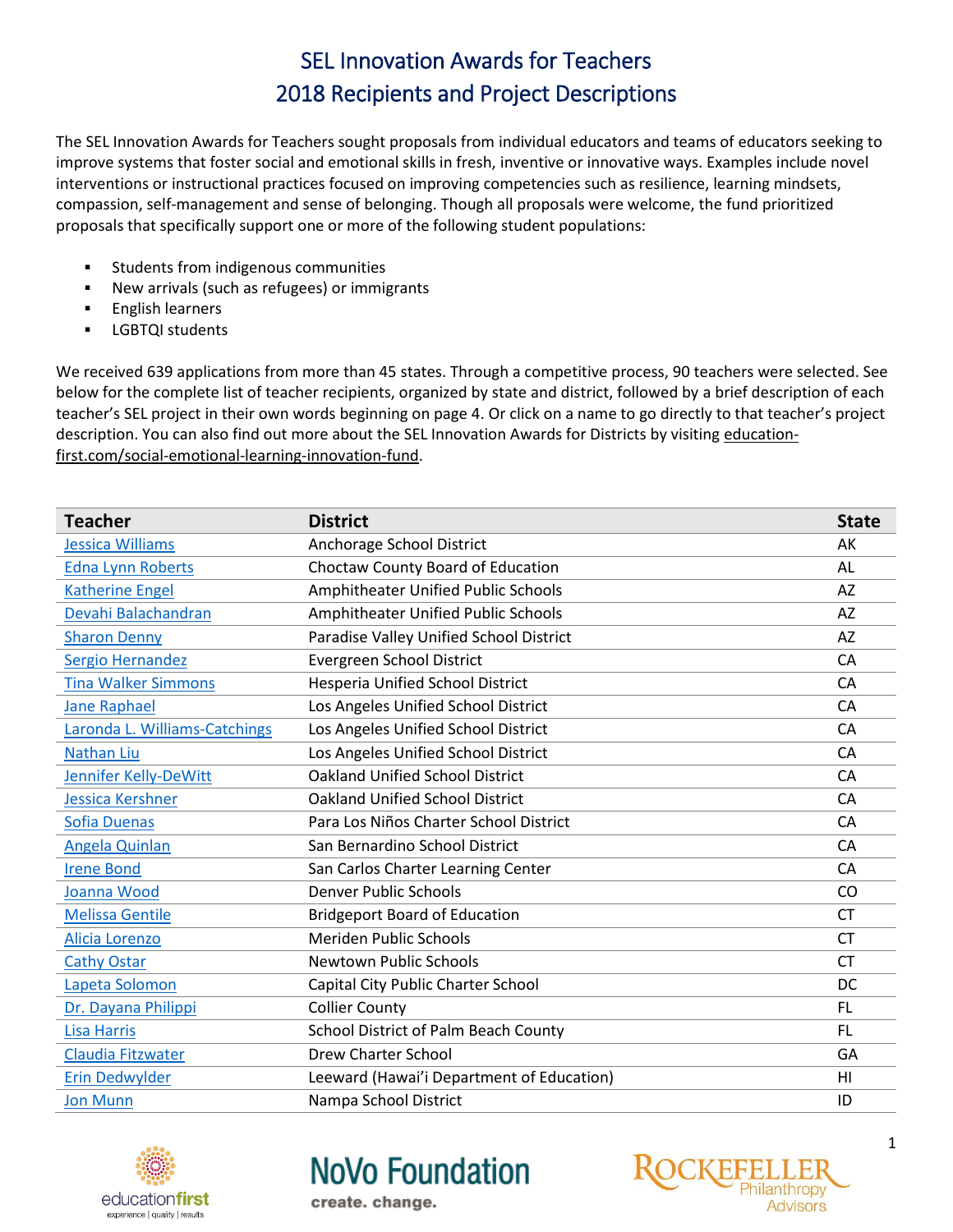# SEL Innovation Awards for Teachers

# 2018 Recipients and Project Descriptions

| <b>Teacher</b>                    | <b>District</b>                                                       | <b>State</b>   |
|-----------------------------------|-----------------------------------------------------------------------|----------------|
| <b>Nancy Kirby</b>                | <b>Chicago Pubic Schools</b>                                          | IL             |
| <b>Shawana Ridley</b>             | <b>Chicago Public Schools</b>                                         | IL             |
| David Jablonsky                   | <b>Chicago Public Schools</b>                                         | IL             |
| <b>Mary Haddad</b>                | <b>Chicago Public Schools</b>                                         | IL             |
| <b>Justin Ladas</b>               | Hinsdale High School District 86                                      | IL             |
| <b>Robin Sizemore</b>             | School City of Hammond                                                | IN             |
| <b>Christine Caffey-Riggs</b>     | Lawrence Public School USD 497                                        | KS             |
| <b>Erica Pastor</b>               | <b>Boston Public Schools</b>                                          | MA             |
| Nicole Da Silva                   | <b>Boston Public Schools</b>                                          | MA             |
| <b>Heron Russell</b>              | <b>Boston Public Schools</b>                                          | MA             |
| <b>Katharine Atkins-Pattenson</b> | <b>Boston Public Schools</b>                                          | MA             |
| <b>Amy M Gonzalez</b>             | Cambridge Public Schools                                              | MA             |
| <b>Katharine Hinkle</b>           | <b>Innovation Academy Charter School</b>                              | MA             |
| <b>Christi Cartwright</b>         | Lawrence Public Schools                                               | MA             |
| <b>Samantha Curtis</b>            | Lawrence Public Schools                                               | MA             |
| <b>Chelsey Pollock</b>            | <b>Revere Public Schools</b>                                          | MA             |
| <b>Nancy Holter</b>               | <b>Baltimore City Public Schools</b>                                  | <b>MD</b>      |
| <b>Gabriel Pickus</b>             | <b>Baltimore City Public Schools</b>                                  | <b>MD</b>      |
| <b>Danielle Dunn</b>              | <b>Howard County Public Schools</b>                                   | <b>MD</b>      |
| <b>Kristin Pasculle</b>           | Prince Georges County Public Schools                                  | <b>MD</b>      |
| Jennifer Holden                   | Queen Anne's County Public Schools                                    | <b>MD</b>      |
| <b>Kim Proctor</b>                | <b>RSU #57</b>                                                        | ME             |
| <b>Amy Posey</b>                  | Goodrich Area Schools                                                 | MI             |
| <b>Erin Dooley</b>                | St Paul Public Schools, ISD 625                                       | MN             |
| <b>Melody Kaplan</b>              | Rockwood School District                                              | M <sub>O</sub> |
| <b>Dixie Mohler</b>               | <b>Biloxi Public Schools</b>                                          | <b>MS</b>      |
| <b>Emilie Young</b>               | <b>Guilford County Schools</b>                                        | <b>NC</b>      |
| <b>Cynthia McNeil</b>             | <b>Union County Public Schools</b>                                    | <b>NC</b>      |
| <b>Sarai Douglas</b>              | Lincoln Public Schools                                                | <b>NE</b>      |
| <b>Jaime MacEwen</b>              | <b>Cumberland Regional High School District</b>                       | NJ             |
| LeAnne Kenny                      | Phillipsburg School District                                          | <b>NJ</b>      |
| Jacquelyn Sanchez                 | Amy Biehl High School                                                 | <b>NM</b>      |
| <b>Sarah McMaster</b>             | Horizon Academy West                                                  | <b>NM</b>      |
| Lisa Vasquez                      | <b>Ruidoso Municipal Schools</b>                                      | <b>NM</b>      |
| <b>Stephan Molder</b>             | <b>Washoe County School District</b>                                  | <b>NV</b>      |
| Maritza Santana                   | NYC Public Schools - District 10                                      | <b>NY</b>      |
| <b>Melida Gonzalez</b>            | NYC Public Schools - District 28                                      | <b>NY</b>      |
| <b>Alhassan Susso</b>             | NYC Public Schools - District 7                                       | <b>NY</b>      |
| <b>Daniel Jerome</b>              | NYC Public Schools - District 8                                       | <b>NY</b>      |
| <b>Susan Murphy</b>               | Rochester Childfirst Network                                          | <b>NY</b>      |
| <b>Ellen Sugrue-Dolan</b>         | Putnam Northern Westchester Board of Cooperative Educational Services | <b>NY</b>      |
| <b>Molly Suarez</b>               | <b>Akron Public Schools</b>                                           | OH             |



**NoVo Foundation** 

create. change.

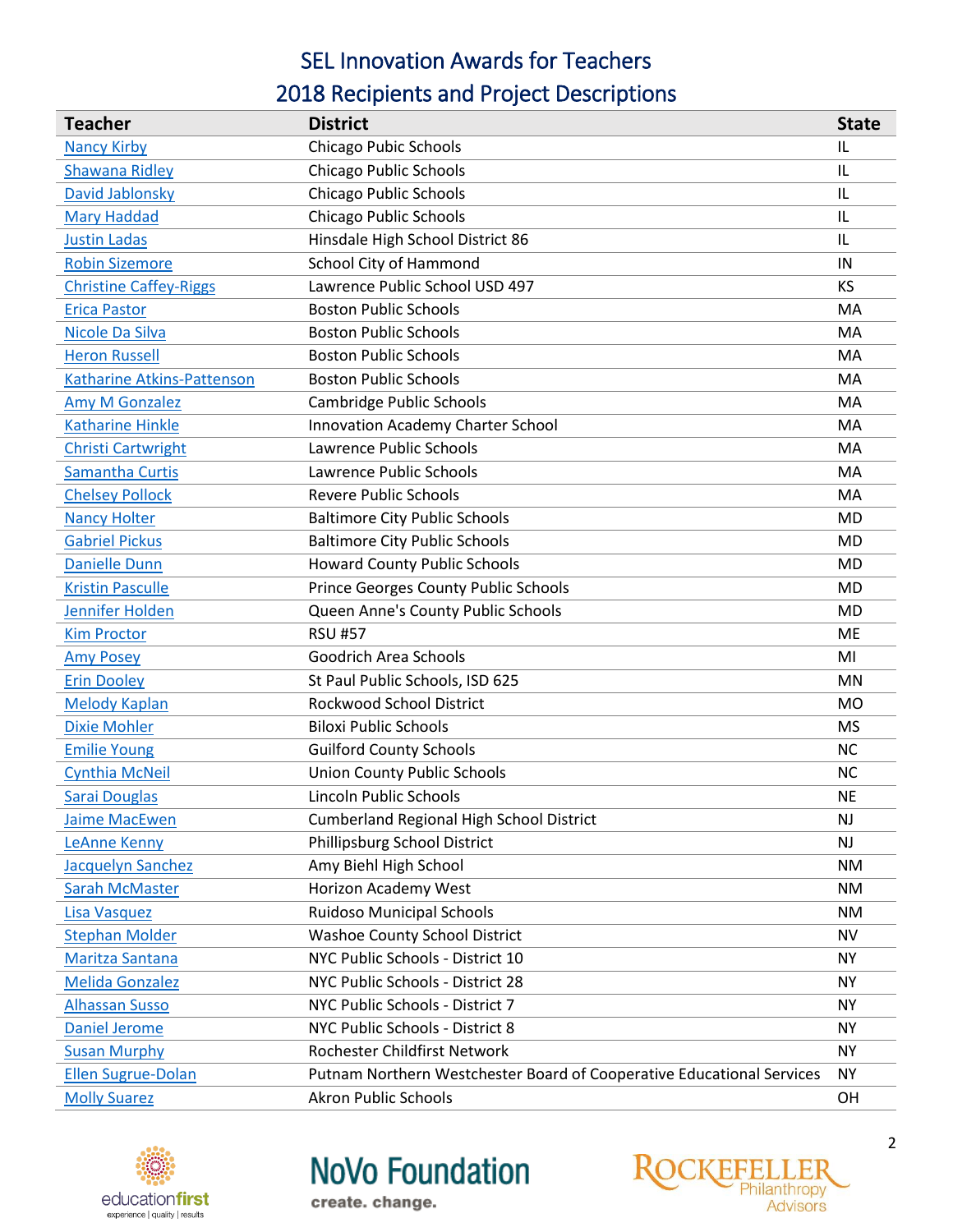# SEL Innovation Awards for Teachers

# 2018 Recipients and Project Descriptions

| <b>Teacher</b>            | <b>District</b>                                       | <b>State</b>   |
|---------------------------|-------------------------------------------------------|----------------|
| <b>Dana Davis</b>         | <b>Akron Public Schools</b>                           | <b>OH</b>      |
| <b>Catherine Keppers</b>  | <b>Findlay City Schools</b>                           | <b>OH</b>      |
| <b>Claudia Bestor</b>     | North Olmsted City Schools                            | <b>OH</b>      |
| Carrie Snyder-Renfro      | Oklahoma City Public Schools                          | OK             |
| <b>Irma Patton</b>        | North Marion School District                          | <b>OR</b>      |
| Samantha Woodburn         | Philadelphia School District                          | <b>PA</b>      |
| <b>Brandon Lane</b>       | The Metropolitan Regional Career and Technical Center | R <sub>l</sub> |
| <b>Stacy Jones</b>        | W. M. Davies Career and Technical High School         | R <sub>1</sub> |
| <b>Holli Hamner</b>       | <b>Greenville County Schools</b>                      | <b>SC</b>      |
| <b>Amanda Adcock</b>      | Metro Nashville Public School                         | <b>TN</b>      |
| <b>Jarred Amato</b>       | Metro Nashville Public Schools                        | <b>TN</b>      |
| <b>Katie Raymond</b>      | Austin Independent School District                    | <b>TX</b>      |
| <b>James Peerson</b>      | Dallas Independent School District                    | <b>TX</b>      |
| <b>Abigail M Saunders</b> | <b>KIPP Austin Public Schools</b>                     | <b>TX</b>      |
| <b>Noah Siegler</b>       | <b>KIPP Austin Public Schools</b>                     | <b>TX</b>      |
| Dana Wrann                | San Antonio Independent School District               | <b>TX</b>      |
| <b>Bettany Valsin</b>     | <b>Uplift Education</b>                               | <b>TX</b>      |
| Jenni Johnson             | Utah Schools for the Deaf and the Blind               | UT             |
| Nisha Sensharma           | Arlington Public Schools                              | VA             |
| <b>Kara Menfi</b>         | Charlottesville City Schools                          | VA             |
| <b>Mary Muroski</b>       | Chittenden Valley School District                     | VT             |
| <b>Rosalia Burson</b>     | <b>Tacoma Public Schools</b>                          | <b>WA</b>      |
| <b>Lassity Sullivan</b>   | Whitewater Unified School District                    | WI             |





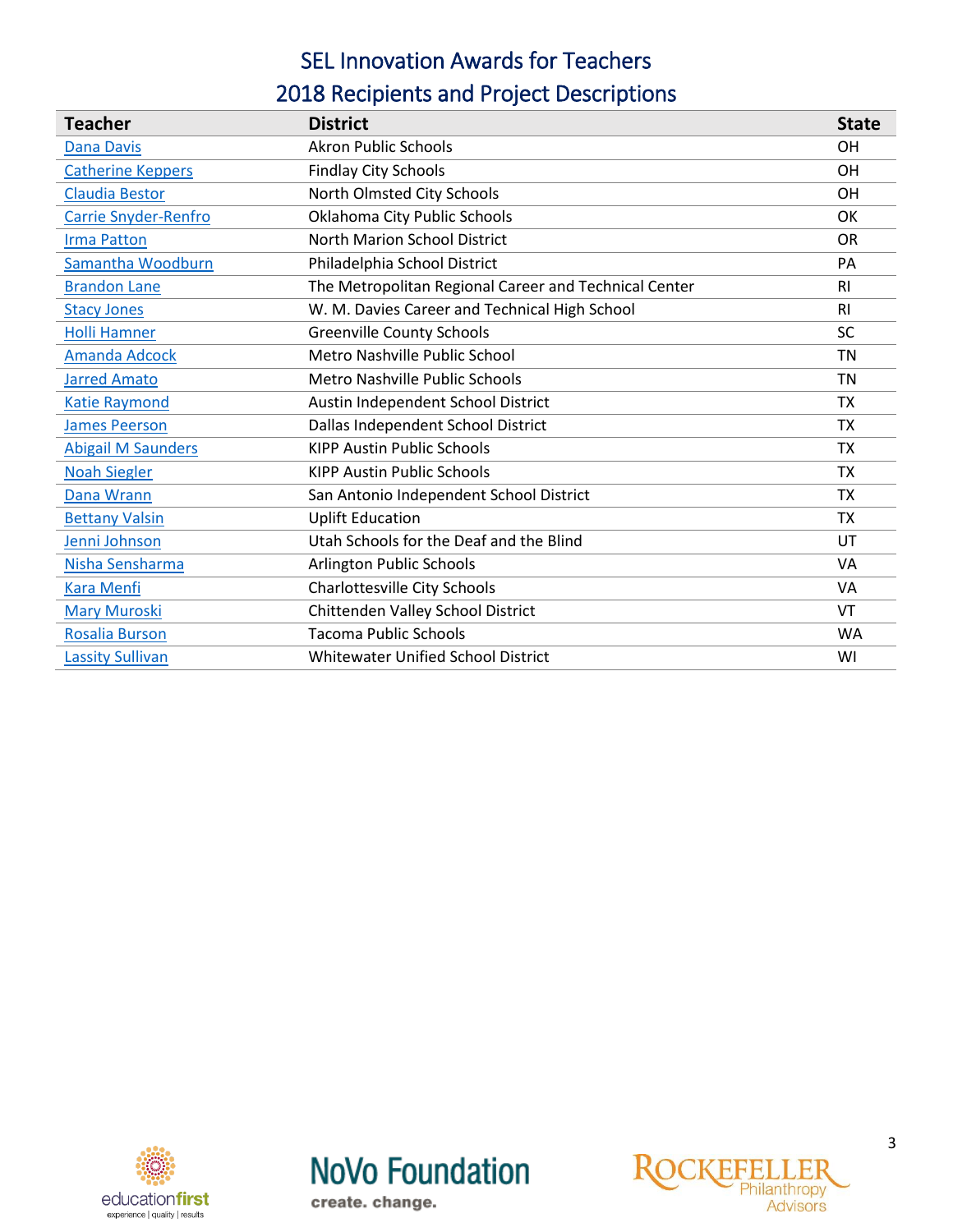#### **Jessica Williams .** South Anchorage High School . Anchorage School District . Anchorage, AK

<span id="page-3-0"></span>The grant funds will go toward growing the spirit of peer mentorship and student leadership in the city of Anchorage, the state of Alaska and nationally. We will use funding for technology to enable the South Anchorage Peer Mentors to host and participate in webinars, to work with schools and districts who desire support starting their own programs and to team up with similar school groups around the nation to share best practices in student leadership and peer mentoring. We will also use funding to support transportation costs and teacher/advisor substitute time for local and state-wide face-to-face collaboration with schools who are starting their own peer mentorship programs and who desire our support. We are proud of the peer mentorship program we have built over many years at South Anchorage High School, and we are excited to share our SEL work with others and to learn from and work with other successful programs around the nation.

Edna Lynn Roberts . Southern Choctaw High School . Choctaw County Board of Education . Gilbertown, AL

<span id="page-3-1"></span>Our multi-disabilities class is set up to help our special needs students learn to be self-sufficient and independent, responsible citizens with social skills to help them with everyday living. Through our state-mandated curriculum, we have successfully applied financial-based learning methods through teaching not only through interaction with general education but through learning how to raise food by planting seeds, nurturing plants and harvesting vegetables for the table. I have observed a change in the students' sense of emotional well-being and acceptance into society. The addition of a greenhouse would help greatly with our vegetable farming by expanding the growing season into the cold weather months.

# Katherine Engel • Amphitheater High School • Amphitheater Public Schools • Tucson, AZ

<span id="page-3-2"></span>The project "Grammar in the Greenhouse" is a powerful tool of students' social and emotional learning. When a class comes to the greenhouse, all students find a job to their liking, allowing them to feel comfortable and shine in a new environment. They become more agreeable to collaboration and mutual understanding; they are eager to help and share. Students enthusiastically deliver fresh garden produce to their teachers. They learn real-life applications of a variety of skills, including urban gardening, sustainability, food safety, healthy nutrition, financial planning, marketing, mentorship and plant and animal sciences, and get to use their new language skills in authentic communication.

**Devahi Balachandran •** Amphitheater High School • Amphitheater Public Schools • Tucson, AZ

<span id="page-3-3"></span>Amphitheater High School is a Title 1 school in Tucson, AZ. Over 10% of students are English learners, including a large population of refugees/SLIFE (Students with Limited or Interrupted Formal Education). Most face social and emotional struggles with the pressures of fitting into an American education system. Our project includes collaboration with a local museum for art therapy activities, creating student-led multilingual dictionaries for mathematics support, cooperative games and real-world activities. We will promote participation, engagement and safe risk-taking in the mathematics classroom. We aim to reduce students' anxiety, support healing from trauma and promote prosocial behavior and selfawareness.

Sharon Denny . Desert Cove Elementary School . Paradise Valley Unified School District . Phoenix, AZ

<span id="page-3-4"></span>Our teachers and staff are our front line. As we continue to build a trauma-sensitive school, the weight of teaching and carrying the stories of students becomes heavy. Research shows that investing in staff is critical to this work. Our project involves focusing on staff, providing training on SEL competencies, stress, compassion fatigue and self-care. We want to





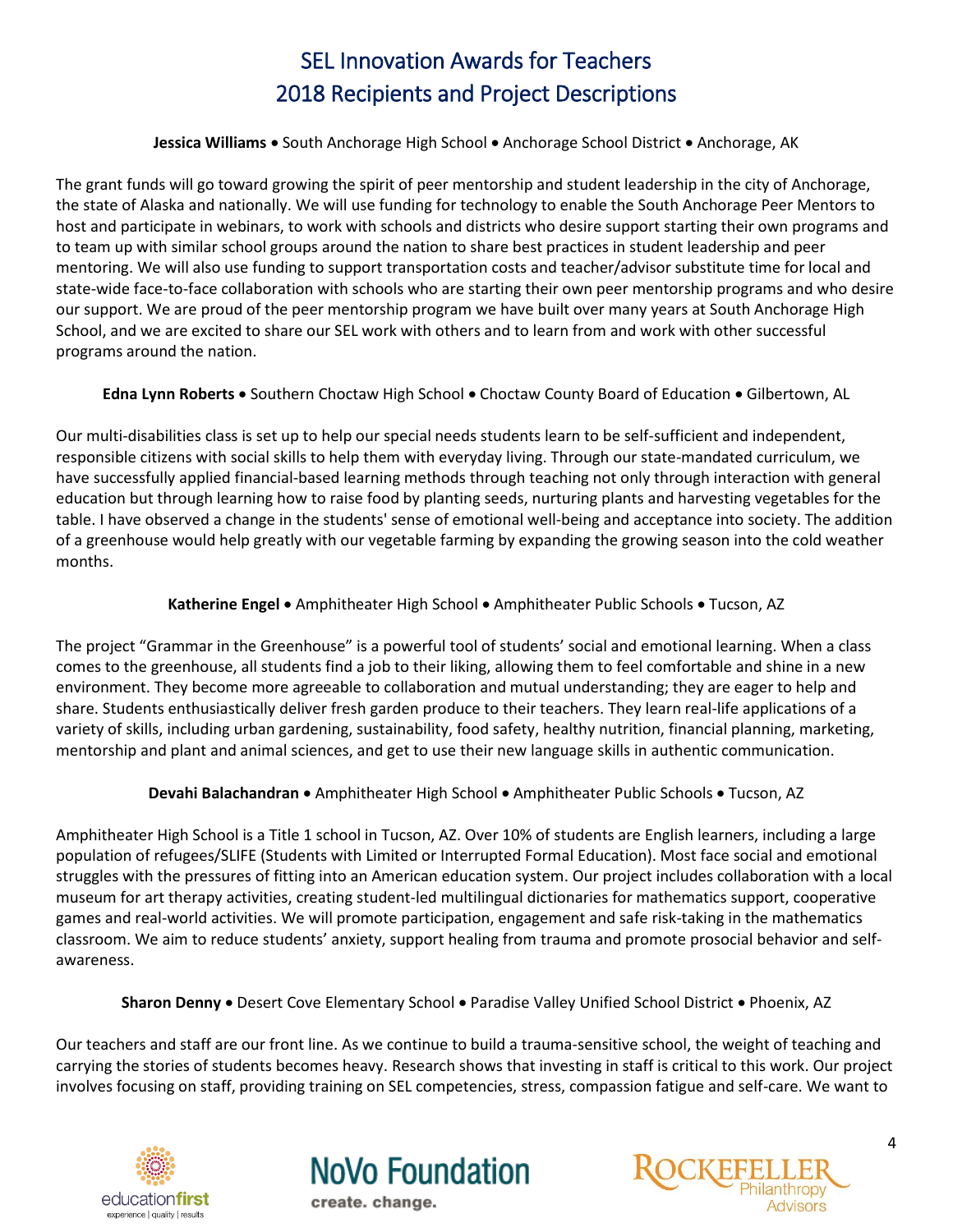equip our staff with knowledge and practical skills to use throughout the school year as we do this rewarding, challenging work. Desert Cove is grateful to receive this award that will allow us to be our best for our students.

# **Sergio Hernandez** • Katherine Smith Elementary • Evergreen School District • San Jose, CA

<span id="page-4-0"></span>Katherine Smith Elementary has two primary SEL goals. First, empower upper-grade students to work alongside teachers to reflect on the skills and strategies they've learned in communication, de-escalation, conflict resolution and 12 selfregulating tools and to plan how to provide support and reflection to primary grade students. This process will be student-driven, where students become the leaders and are equipped with the tools and strategies needed to be the problem-solvers in real life. Our second goal is to provide parents with the same skills and strategies so that they will be successful in maintaining and developing student's social and emotional well-being at home.

# **Tina Walker Simmons .** Hollyvale Elementary . Hesperia Unified School District . Victorville, CA

<span id="page-4-1"></span>All students are capable of recognizing social and emotional problems around them. They can also be the most powerful change initiators. With guidance and mentors, students are able to come to a positive solution/resolution for issues affecting them. After identifying social and emotional issues within their own school community, students will then use Project Based Learning (Buck Institute Model) to create a written, publishable product to address those same issues. The focus is on student perception of social and emotional issues directly related to their world. Students will have a voice in their community, and they will learn the power of written language. The project's ultimate goal is meaningful student learning through hands-on experience while interfacing with real-world audiences.

# Jane Raphael . Wonderland Elementary . Los Angeles Unified . Los Angeles, CA

<span id="page-4-2"></span>Wonderland Elementary aims to provide quality public education that nurtures the whole child for the diverse ethnic and socio-economic landscape of Los Angeles through its magnet program. The SEL Innovation Awards for Teachers will support our Korean immigrant population. Wonderland uses Way of Council to create a culture of communication, collaboration, problem solving and reflection through the power of one's voice. It develops life-long skills by reflecting upon the other's points of view and creating positive changes to conflict. The award will help fund materials and translations into the Korean language to create a more inclusive community.

# Laronda L. Williams-Catchings . 92nd Street STEAM Academy . Los Angeles Unified . Los Angeles, CA

<span id="page-4-3"></span>The name of our project is "A Seat At The Table." The project will involve all stakeholders of the learning community. Once a month, the school will sponsor a luncheon for selected students and their caretakers. During this time we will have roundtable discussions that cover topics such as incarcerated parents, deported parents, bullying and overcoming school anxiety. Students will be referred to the group discussion by parents, teachers, administration or SSPT or they may self-elect to attend. The discussions will be conducted in the "Circle of Communication" model with lunch and special guest speakers.

# Nathan Liu . Los Angeles School of Global Studies . Los Angeles Unified . Los Angeles, CA

<span id="page-4-4"></span>Our project will create an intentional coordinated curriculum for our English learner, new arrival, immigrant and refugee students that focuses on empathy building, creating safe and reflective classrooms, inclusion and listening to the stories of our students. We have a large ELL and newly-arrived immigrant population that continues to grow every year. Since these students start off taking low-level introductory language and content classes, they often feel isolated and disconnected from our student body. This project aims to support, connect and include this population. For example, we would like for teachers working with this population to meet together as a cohort to create interdisciplinary projects and





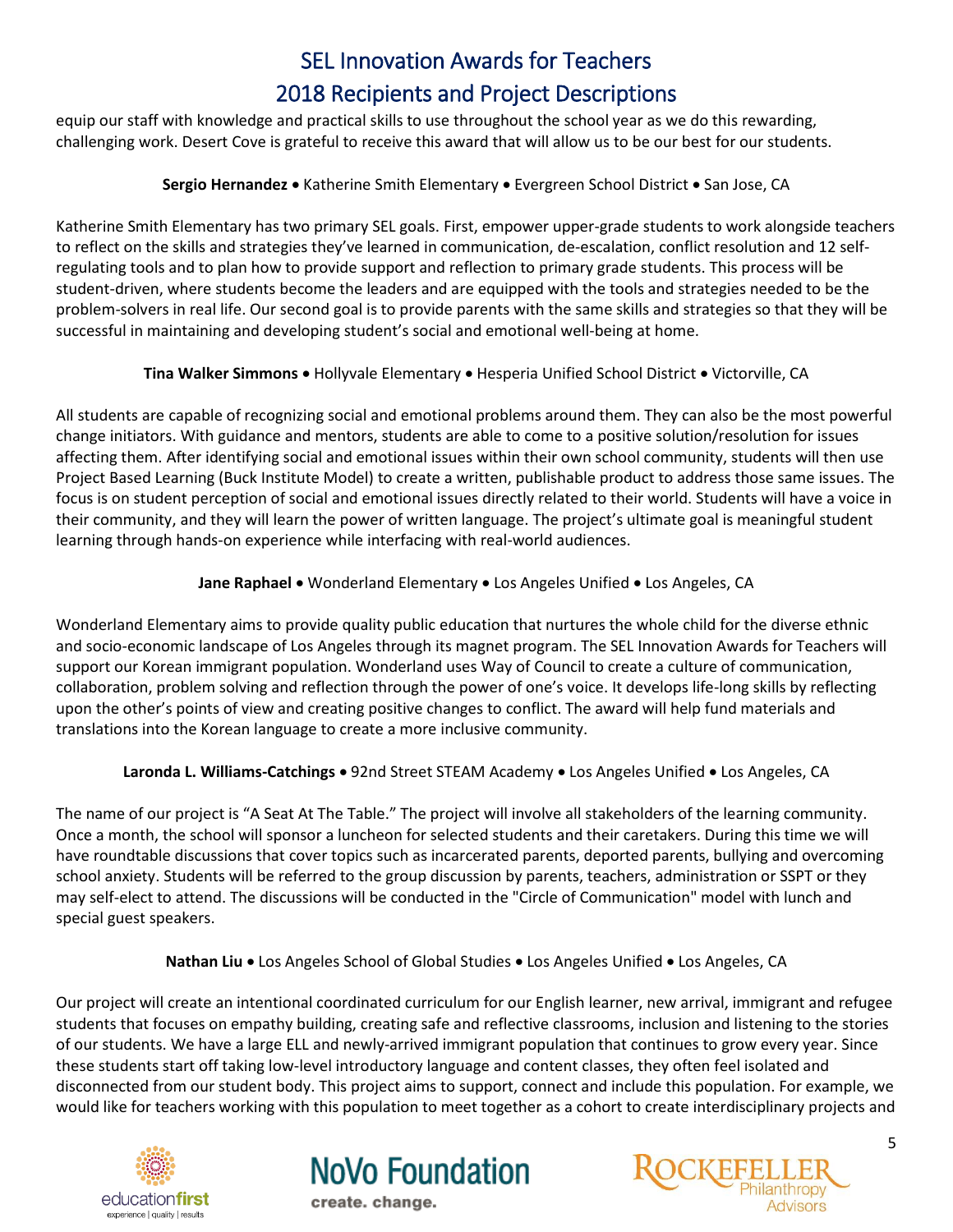curriculum that focus on identity, understanding and student voice. Through common planning time, this cohort will develop projects and plan activities that assist our newcomers in accessing curriculum.

# Jennifer Kelly-DeWitt . Oakland International High School . Oakland Unified School District . Oakland, CA

<span id="page-5-0"></span>At Oakland International High School, all of our students are recently arrived immigrants and refugees from more than 30 different countries. Social and emotional skills are essential to our students' ability to adapt to their new homes and their new lives. They will learn about Community Membership words and strategies as they build their collaboration, personal responsibility and persistence skills. At the end of the year, students will present to their peers, in English, about how they grew as a community member over the course of the year, identifying the SEL skills they gained through their work in their classes.

# Jessica Kershner . Acorn Woodland Elementary . Oakland Unified School District . Oakland, CA

<span id="page-5-1"></span>Social and emotional learning—and self-regulation skills in particular—are a fundamental part of the preschool experience. I teach a special education inclusion class, in which a focus on these skills is critical to student success. Through the introduction of dance and use of sensory materials, we will help students develop preventative strategies and equip them with a toolkit to use when they are overwhelmed or dysregulated. The dance instruction will be supported by Luna Dance Institute, whose staff will provide dance classes for the children, as well as professional development for teachers in order to deepen and sustain this practice.

# **Sofia Duenas** Gratts Primary Center Para Los Niños Charter School District Los Angeles, CA

<span id="page-5-2"></span>In this project, students will demonstrate their learning of social and emotional strategies through the creation of animations and the leading of parent workshops. Each month a group of students will make an animated video about a situation at home or school in which they can implement a social and emotional strategy they have discussed in their daily community circles. Students will lead monthly workshops for parents and the greater school community, showing their animation, demonstrating social and emotional skill proficiency and bridging the school-home gap by engaging parents around the social and emotional skill building they do at school.

# Angela Quinlan • Pacific High School • San Bernardino School District • San Bernardino, CA

<span id="page-5-3"></span>Junior and senior Bio Med students will develop an informational blog, providing access to all Pacific High School Bio Med freshmen and sophomore students. Choosing a medium of a blog will provide a safe and accessible source of continuous support that encourages students to be honest, reflective and mature risk-takers. The resource will include discussion topics and tips to help newer Bio Med students navigate through the first years of high school successfully, while providing segments on challenges and choices, highlights and successes, and upcoming events that inform and encourage involvement.

# Irene Bond . San Carlos Charter Learning Center . San Carlos Charter Learning Center . San Carlos, CA

<span id="page-5-4"></span>Our K-8 public school is the oldest charter school in California. We recently identified a need to increase our support for LGBTQI learners on campus. Our goal is to make resources, services and interventions universally available to all learners and community members, while becoming part of the background by incorporating tools and resources seamlessly into every subject matter and the school culture. Our main objectives are as follows: Bring in professional trainers to train staff and educators on creating a gender inclusive school; hold a Family Information Night about our Gender Inclusion Program; help educators teach overarching curriculum concepts, define these concepts and secure relevant resources.





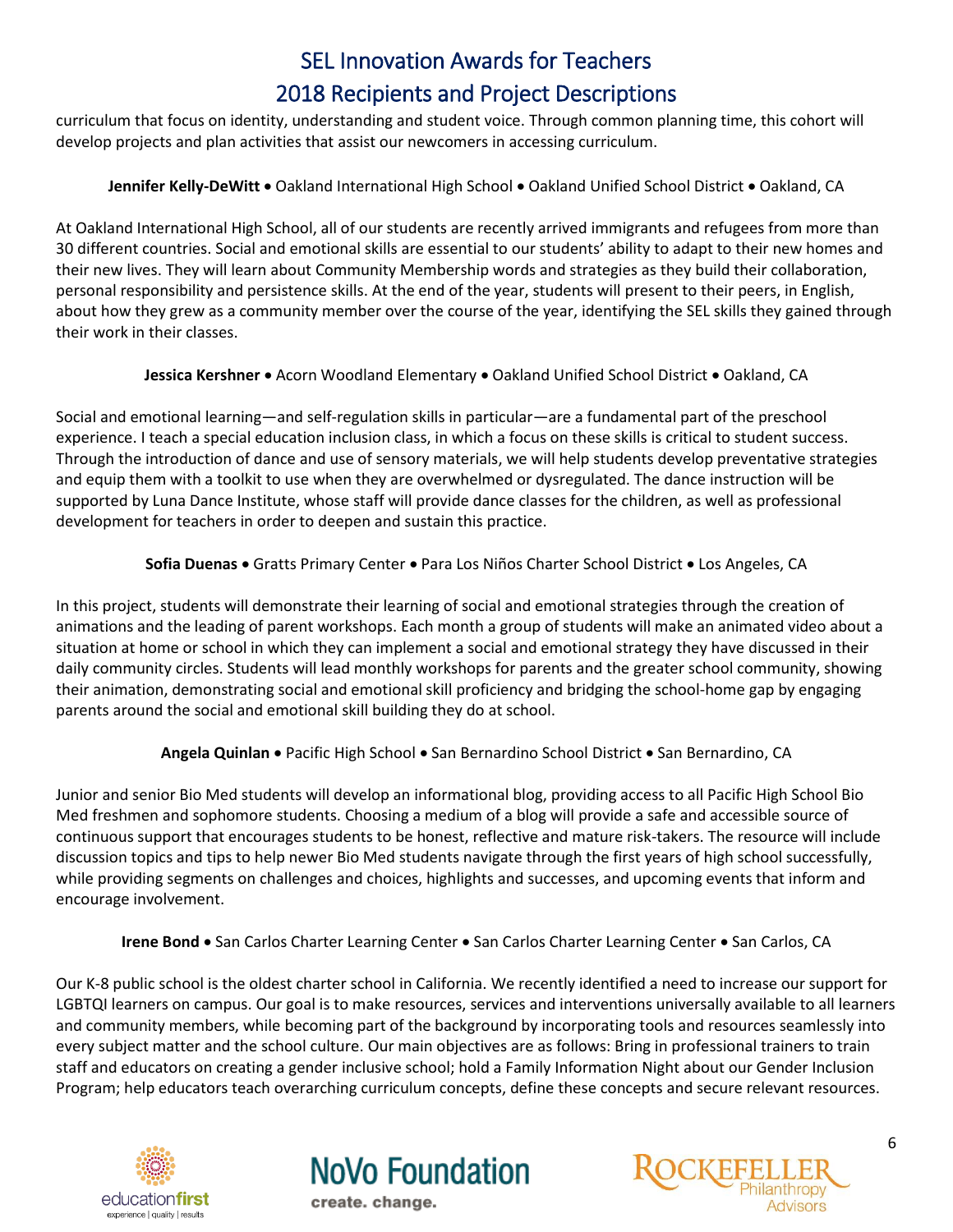#### Joanna Wood . North High School . Denver Public Schools . Denver, CO

<span id="page-6-0"></span>We will strengthen Denver North High School's collaborative restorative approach platform in order to support students in the development of the skills needed to limit future verbal and physical altercations. A safety officer and a school counselor will facilitate an eight-week group intervention twice a year for students who have been involved in conflicts with peers. The group will focus on coping, communication and conflict resolution skills. Students who have been involved in peer conflict will have the option to join this group. In the group, students will work to replace combative behaviors with proactive communication skills.

# **Melissa Gentile •** Central High School • Bridgeport Board of Education • Bridgeport, CT

<span id="page-6-1"></span>The Central High School Ambassador program was created to help build social and emotional intelligence amongst the students and staff, while helping to build a positive school climate and a peer mentoring program to support any struggling student. Our CHS Ambassadors are natural student leaders who can act as a peer mentor to incoming students or take part in training to be able to model social and emotional skills and practices in our school and classrooms. These students will work together on building community through the use of circles, RULER/social and emotional intelligence skills and restorative practices while taking part in collaborative activities.

# **Alicia Lorenzo • Hanover Elementary School • Meriden Board of Education • Meriden, CT**

<span id="page-6-2"></span>The goal of our project is to have ELL students develop a growth mindset attitude in which intellectual and cognitive flexibility becomes an established behavior. We will focus on student awareness of self through small and whole group instruction. Students will create a growth mindset journal for self-reflection. Students will learn that the brain is not static and can be changed through personal growth habits. Guest speakers from the community will share their positive life experiences and the obstacles that they have overcome. We will include a parent component in order to foster and expand the growth mindset experience throughout the family.

# **Cathy Ostar •** Newtown High School • Newtown Public Schools • Newtown, CT

<span id="page-6-3"></span>Our project is to teach mindfulness to the students and teachers in our alternative high school program, TAP. Through mindfulness, we will help TAP students develop self-awareness and self-management skills so they can recognize emotions and understand how emotions influence thoughts, decisions and behaviors. As they learn to regulate their emotions, students will develop the focus, self-confidence and resilience to rise above challenges in school, at home and after graduation. During the project, TAP educators will also learn how to teach mindfully. The shared experience of learning and practicing mindfulness together will strengthen the family-feel of the TAP program.

# Lapeta Solomon • Capital City Public Charter School • DC Public Schools • Washington, DC

<span id="page-6-4"></span>The purpose of this project is to continue to create a safe space for all students and staff regardless of identity. Capital City Public Charter School has already started this process through our annual teacher-led Equity Groups. We endeavor to continue this work by replicating a similar model that is inclusive of students. This opportunity will provide a safe space for expression and the building of compassion, awareness and community. Our teachers will participate in Gender Sensitivity training. The creation of a Gender Neutral Alliance will allow for a place to bond and build school cultural and awareness. The MS Gender Neutral Alliance culminating activity will be the designing and decorating of a float that will participate in the D.C. LGBTQI PRIDE parade in June 2019.





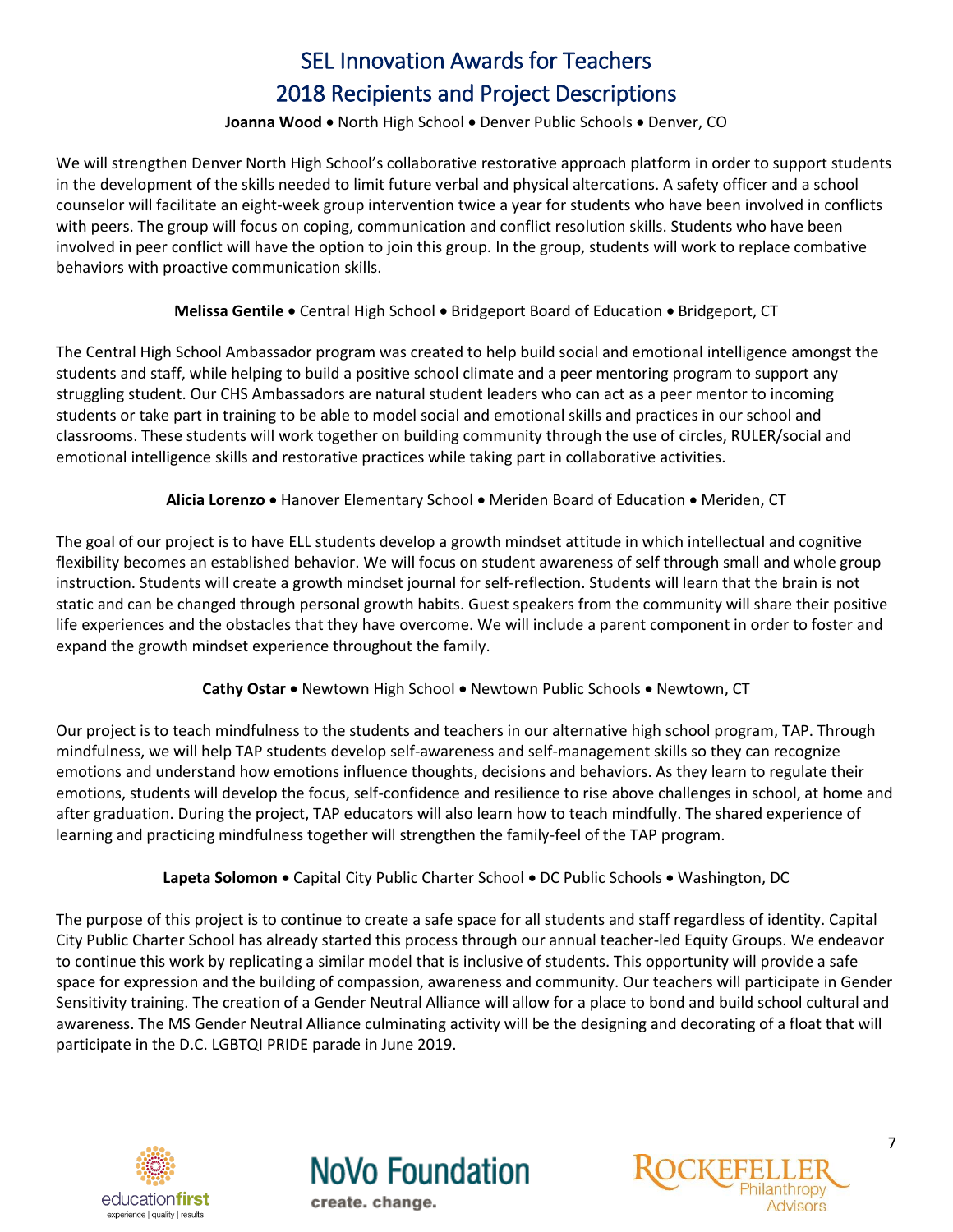## **Dr. Dayana Philippi · Lely High School · Collier County · Naples, FL**

<span id="page-7-0"></span>Often, parents of English Language Learners (ELLs) only receive phone calls home to inform them of academic concerns or negative incidents. What's more, novice teachers may be nervous about calling parents who themselves are limited English proficient (LEP), so teachers put it off. Through the EchoED program, we flip this pattern of underacknowledgment and lopsided communication on its head and recognize students who demonstrate competencies in SEL. The project, which introduces SEL to the multilingual/multicultural community, helps educators and families connect and engaged in collaborative relationships by highlighting students' social and developmental growth through communications in the home language.

Lisa Harris . North Grade Elementary School . School District of Palm Beach County . Lake Worth, FL

<span id="page-7-1"></span>Improv to Improve (i2i) seeks to bring improvisational exercises into classrooms as a means to teach social and emotional competencies to students. The implementation of these games in the classroom enables teachers to explicitly teach children an emotional vocabulary, how to appropriately respond to one's own emotional condition and be empathetic towards the feelings of others, and to hone speaking and listening skills. The games foster a positive community environment of learning and fun. They are aligned with social and emotional learning competencies, WIDA Standards for ESOL students and Common Core Standards for speaking and listening. And they're fun.

# **Claudia Fitzwater** Drew Charter School Atlanta Public Schools Atlanta, GA

<span id="page-7-2"></span>This project looks into the history and efficacy of the in-school suspension classroom in our school, the stigma about it and the perceptions about students who do and do not frequent the room. Students in 4th and 5th grade will team up with teachers in Spanish, robotics and gifted education to find solutions that impact students regarding the relation between space, behaviors, collaboration and positive reinforcement. Students will be engaged in the Design Thinking Process to answer the following questions: How can we change the stigma related to the in-school suspension classroom and transform it into a zone of self-regulation and wellness? How can we collaborate to craft solutions that benefit different groups of students? Do we need a room?

Erin Dedwylder • James Campbell High School • Leeward (Hawai'i Department of Education) • Ewa Beach, HI

<span id="page-7-3"></span>The Ewa Culture and Arts Project, a year-long student-driven project, spotlights diversity in the Ewa community on Oahu. This project supports students' development in skills directly correlated with SEL competencies and the ideals of Nā Hopena A'o, the unique values of the Hawaiian culture. The culminating Ewa Culture and the Arts Fair, which will be open to the community, celebrates diversity and empowers JCHS students by providing them an outlet to showcase important aspects of their heritage through art, literature, dance and music. Through exploration of the different art forms, attendees will grow in empathy and global awareness.

**Jon Munn** • Union High School • Nampa School District • Nampa, ID

<span id="page-7-4"></span>The Social and Emotional Learning Award will allow Union High School to create a culture of empowerment and support for our LGBTQI students. The goal of this project is to: 1. Improve school attendance. 2. Improve academic growth. 3. Increase engagement in school activities. 4. Decrease bullying and anti-LGBTQI occurrences. Union High School will accomplish these goals by increasing access to community resources for our LGBTQI students, providing cultural competency training for our staff, and creating a school culture and environment that is supportive to LGBTQI students.





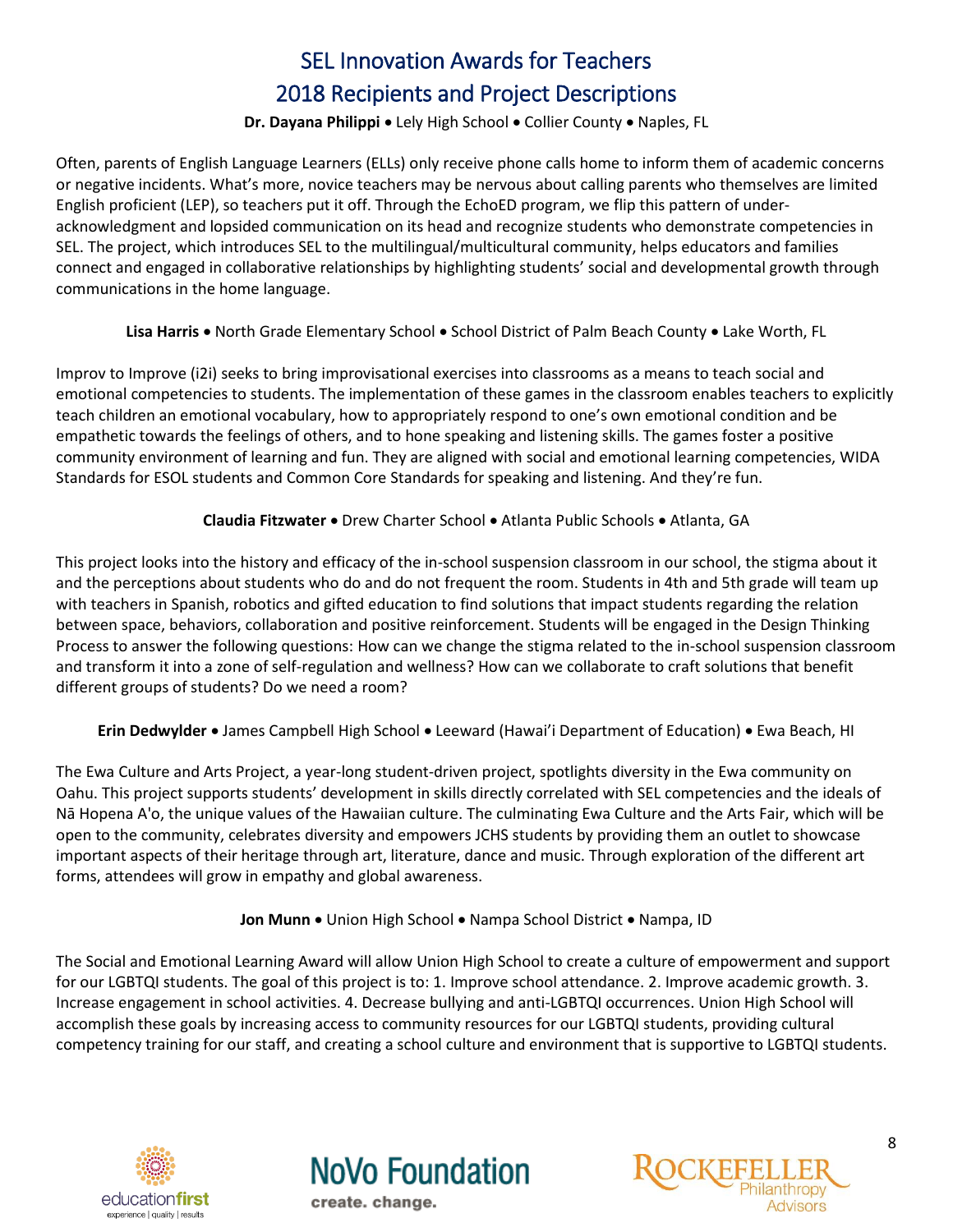#### **Nancy Kirby** • James Otis World Language Academy • Chicago Public Schools • Chicago, IL

<span id="page-8-0"></span>The students in our classrooms are 3-5 years of age. The classrooms consist of typically developing students and students who have unique learning needs. Our project will provide multi-modal opportunities for students to engage in social and emotional learning. Our students will experience difference cultures and discover how we are all alike and different and begin to learn about their emotions, appropriate reactions to their emotions, empathy and understanding others' points of view. We will read stories, create emotional costumes (red for mad, yellow for happy, etc.), role play, have drama time and use musical expression to demonstrate feelings.

# **Shawana Ridley •** Burnside Scholastic Academy • Chicago Public Schools • Chicago, IL

<span id="page-8-1"></span>Burnside Scholastic Academy Middle School seeks to develop a philosophy of empowerment and confidence for young brown girls in a Title 1 school on Chicago's south side. Brown Girl Magic (BGM) has implemented projects that has helped our girls feel secure with themselves, learn to take action, make positive choices about their own lives and do positive things for others. Brown Girl Magic aims to encourage girls to grow up to lead full, valuable lives. Our motto speaks to our primary goal: The Most Important Thing A Girl Wears Is Her Confidence.

David Jablonsky . Multicultural Academy of Scholarship . Chicago Public Schools . Chicago, IL

<span id="page-8-2"></span>Multicultural Academy of Scholarship (MAS) is seeking to develop and sustain their Peer Council, which they began last school year. This body uses restorative justice practices to address student behavior needs. In lieu of traditional forms of discipline, under this model, students consult with a peer who has violated the code of conduct, and through a conference, they reveal the root causes of the misbehavior, identify the damage done by the actions and generate an agreement to repair the relationship. The school will expand training and support for students and staff to specifically focus upon trauma sensitivity as current resources are inadequate.

# **Mary Haddad** . Disney II Magnet Elementary . Chicago Public Schools . Chicago, IL

<span id="page-8-3"></span>The SEL Innovation Award for Teachers will be used to support the Agents of Change programming at Disney II Magnet school and professional development for myself and colleagues. Cooperating teachers will facilitate contemporary art making activities for the entire school population through schoolwide initiatives and grade band projects that promote SEL skills and competencies and develop a sense of belonging within the school community. The afterschool Agents of Change will support the schools' African American students' SEL needs and their families and will aim to strengthen their school experience through the development of SEL competencies of teachers and school staff. The Agents of Change will use contemporary art as a vehicle to build SEL competencies and create projects that are civically engaged while developing a sense of belonging.

Justin Ladas . Transition Center . Hinsdale High School District 86 . Willowbrook, IL

<span id="page-8-4"></span>The goal of this project is to support growth of the emotional intelligence (EI) of transition-aged students with disabilities as they navigate college classes while still enrolled in their local high school. We will be developing a student leadership cohort who will be taught skills in EI through a recreational therapy setting to create a peer leadership group for new and incoming students. Transition from high school to a college setting is fraught with many challenges. The stresses of navigating college can unwittingly impede students who otherwise have the intellectual abilities to succeed. The focus of the project this year is to better support our students not only with staff, but through a peer leadership model to enhance EI so students can be successful in post-secondary education settings.





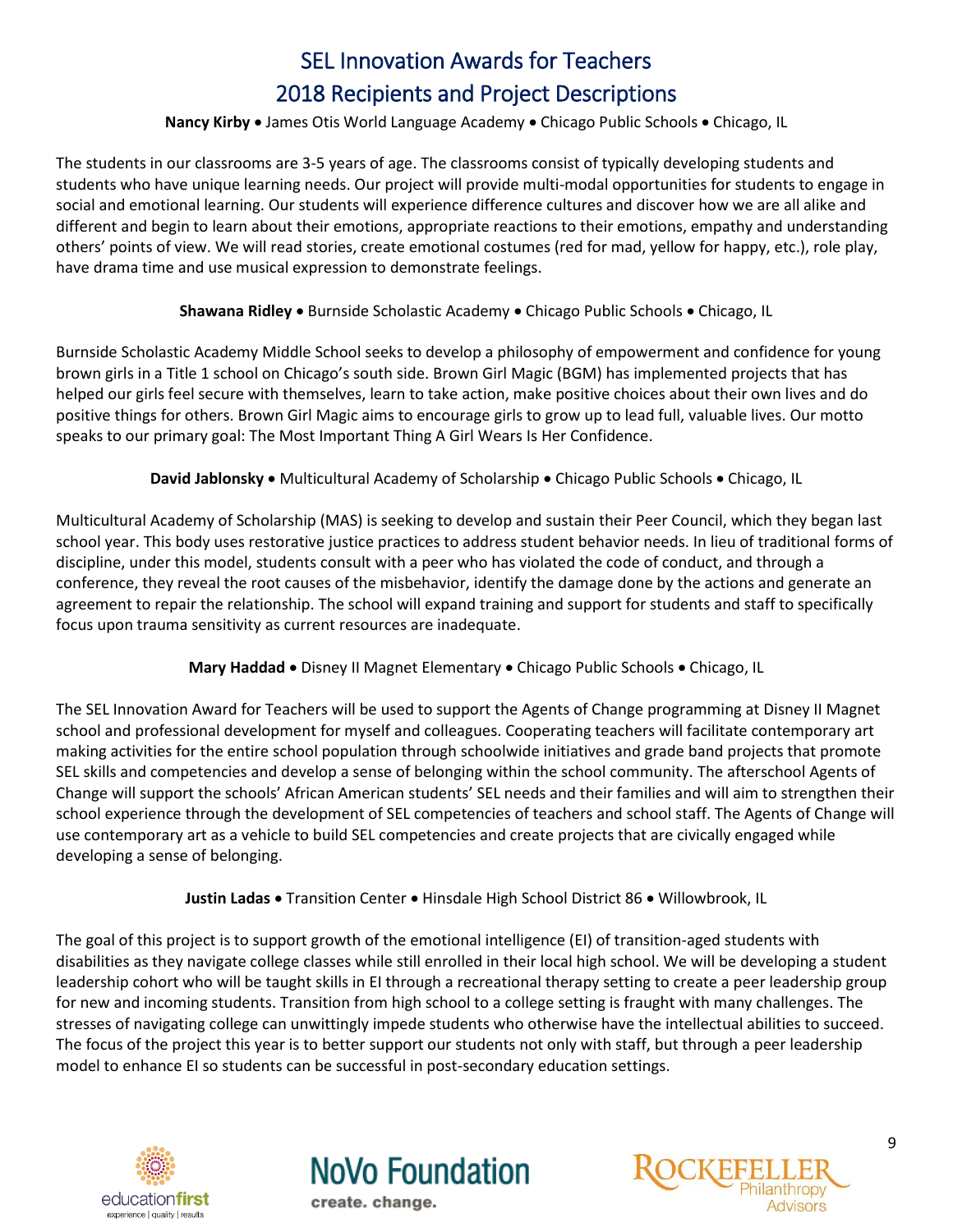#### **Robin Sizemore •** Morton Elementary • School City of Hammond • Hammond, IN

<span id="page-9-0"></span>Our school district has supported training students, teachers, paraprofessionals and administrators in yoga, breathing and mindfulness techniques. We are seeing an increase in the number of students with a variety of mental health conditions due to adverse childhood experiences and trauma. Helping students to learn and overcome these experiences that can result in two years of academic delay or more has caused staff members to struggle with compassion fatigue. Our project will provide staff with bi-weekly instruction from a group of psychologists who will educate our staff about cognitive behavioral therapy. The goal is to find ways to support ourselves and each other so we can continue to support students in a healthy way.

# **Christine Caffey-Riggs** Hillcrest Elementary School Lawrence Public School USD 497 Lawrence, KS

<span id="page-9-1"></span>Hillcrest Elementary is located in Lawrence, Kansas and serves students from all over the world. We are currently working to redesign our school following the principals from the Kansas Can Vision. We are focusing on social and emotional learning as an essential skill in our classrooms. We are implementing *Conscious Discipline* by Dr. Becky Bailey. This program empowers teachers to use brain-based techniques to teach skills to students. This grant allows for our Social and Emotional Learning team of teacher leaders to attend the Summer Institute and learn more about Conscious Discipline from Dr. Bailey.

# **Erica Pastor •** Multicultural Academy of Scholarship • Boston Public Schools • Boston, MA

<span id="page-9-2"></span>Parents, students and community members of Orchard Gardens K-8 Pilot School will meet on a monthly basis to learn and share strategies for coping with various social and emotional issues. Parents will mentor other parents in support groups, as well as learn and practice strategies from staff from Boston Medical Center. Students, in a separate group, will role play, problem solve and share strategies for working on resilience, academic tenacity, growth mindsets, selfmanagement, sense of belonging and other social and emotional skills. Teachers will provide supporting roles for all groups and will help build bridges between the social and emotional learning that families are working on at home and what students are working on in school.

# **Nicole Da Silva •** Boston International High School • Boston Public Schools • Boston, MA

<span id="page-9-3"></span>Boston International High School is a unique magnet school that serves recent immigrants from more than 40 different countries. Nicole Da Silva will teach SEL competencies through an innovative creative writing curriculum in her ESL classes. Throughout the school year, local authors will lead roundtable discussions on their writing through the lens of SEL competencies. Students will also build connections to the Boston writing community through field trips to writing events such as the Boston Teen Author Festival. The project will culminate in a class literary magazine with writing and artwork that will bring the student community together.

# **Heron Russell •** Conley Elementary School • Boston Public Schools • Boston, MA

<span id="page-9-4"></span>At the Conley School, interconnected challenges demand an integrated approach, weaving academic and social and emotional learning, and culturally responsive teaching. In partnership with *Responsive Classroom*, we endeavor to transform our classrooms to integrate academics and SEL. Culturally responsive pedagogy is critical to meet the needs of all students. Through training and partnerships, we will increase our capacity to address bias and to implement culturally responsive practices in order to implement Responsive Classroom with a lens of social justice. This grant allows us to weave these threads together, helping us to realize our vision of a community where all students can thrive.





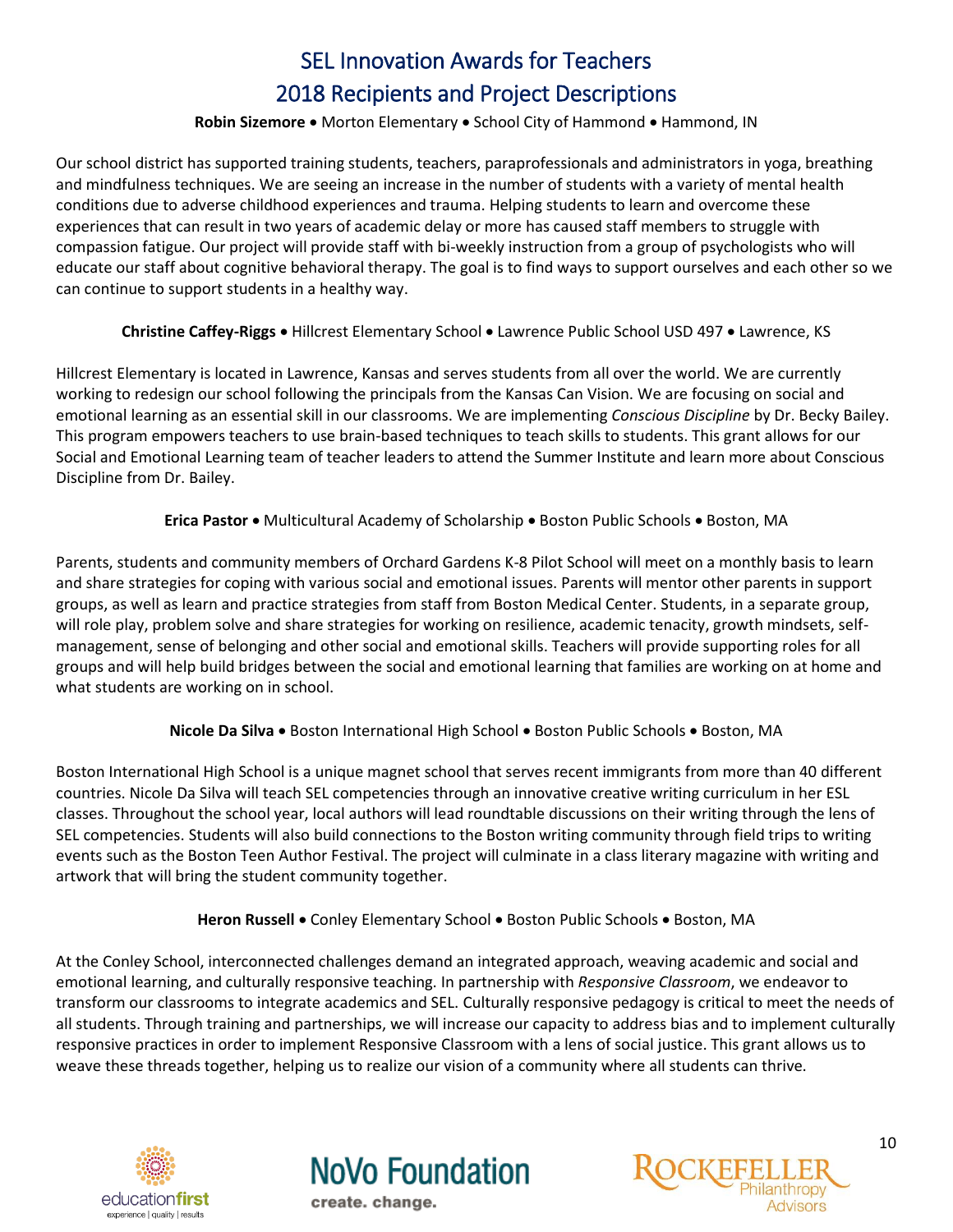## Katharine Atkins-Pattenson . Gardner Pilot Academy . Boston Public Schools . Boston, MA

<span id="page-10-0"></span>I am partnering with Art Resource Collaborative for Kids (ARCK) to increase access to quality visual arts programming as a tool for social change for the 7th graders in my full inclusion, SEI Humanities classroom. ARCK's arts integration curriculum promotes social and emotional skills such as emotion management, collaboration, responsibility, empathy and critical thinking. ARCK also strives to use the visual arts and the artistic process as a way for students to develop their individual identities and explore their roles in their communities. Through themes of Leadership, Civic Engagement and Social Justice, students are empowered as learners, artists and leaders.

# **Amy M. Gonzalez** • Rindge Avenue Upper School • Cambridge Public Schools • Cambridge, MA

<span id="page-10-1"></span>I am working with Cambridge School Volunteers, a nonprofit organization, to help recruit community members who want to provide academic coaching and mentorship to middle schoolers during our "Aim High" intervention blocks. I believe if students form learning partnerships with community members, they will be encouraged to clarify their thinking and have their ideas be heard, which will lead to an increase in academic skills, self-awareness, and social capital (relationships). This grant will help make it possible to provide training and materials to volunteers in cultural competency development and culturally responsive teaching.

# **Katharine Hinkle • Innovation Academy Charter School • Tyngsboro, MA**

<span id="page-10-2"></span>We are seeking to pilot three virtual reality "relaxation stations" in different settings in our school. These stations will be equipped to allow students to immerse themselves in a relaxing setting with the option of doing short guided meditations. We are hoping to both decrease acute moments of anxiety that can lead to students missing class time as well as ubiquitous stress that can detract from the learning experience. Our hope is that these relaxation strategies will provide another tool that our students can utilize to increase their ability to attend school by identifying and regulating their emotions and managing anxiety.

# **Christi Cartwright •** International High School • Lawrence Public Schools • Lawrence, MA

<span id="page-10-3"></span>My project involves enabling students to create multimedia digital storytelling videos that detail their immigration journey to Lawrence, Massachusetts. The funds from the NoVo SEL Innovation Fund will be used to purchase Chromebooks, microphone headsets and a Vimeo subscription. These laptops will enable English Language Learners to improve their language and technical skills while at the same time fostering self-awareness and interpersonal skills as they conduct research, craft a presentations and collaborate with their peers. Students will develop empathy, appreciation for diversity and respect for others when viewing and discussing the projects of their peers.

#### **Samantha Curtis** Lawrence High School, ENLACE Academy Lawrence Public Schools Lawrence, MA

<span id="page-10-4"></span>ENLACE is an academy in Lawrence, Massachusetts, that serves students who are newcomer immigrants. With the grant funding, we are creating a SEL Committee to drive our work by supporting a team of educators in their cohort to integrate SEL into classrooms and plan restorative circles and other interventions. We will partner with Panorama Education to collect student and teacher data to inform these supports. Additionally, we are creating a daily 60-minute elective class focused on yoga and wellness to increase student mindfulness, physical activity and overall wellness topics.





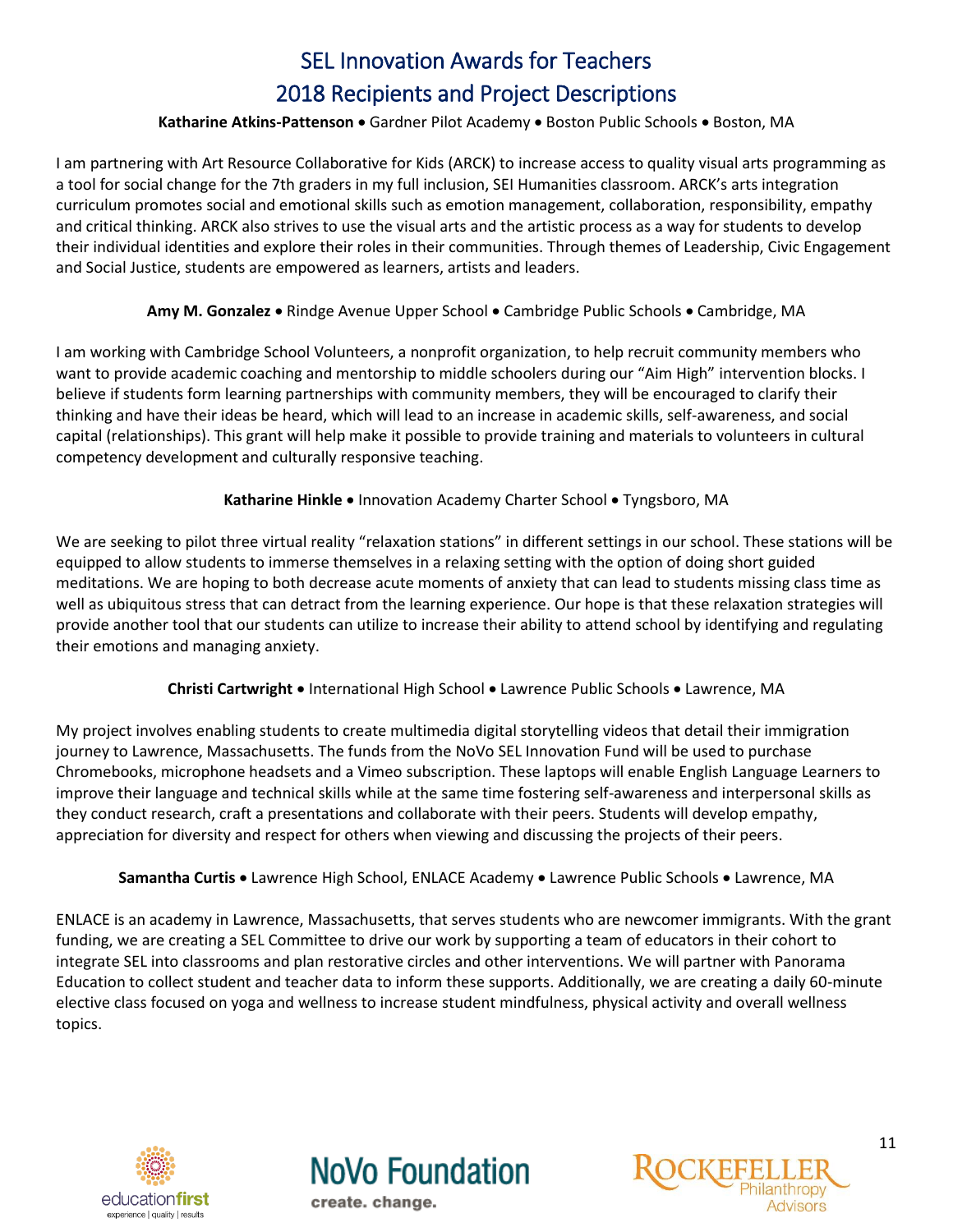## **Chelsey Pollock ·** Seacoast High School · Revere Public Schools · Revere, MA

<span id="page-11-0"></span>Our project aims to increase social and emotional support and skill development for our at-risk English Learners by implementing culturally and linguistically responsive restorative justice practices schoolwide. As part of our project, staff and student leaders will receive intensive training in restorative justice to infuse these practices into classroom climates. We will then combine this new knowledge with our existing expertise in engaging ELs to: 1) create an EL Advisory Circle to teach and reinforce social and emotional skills in a safe space and 2) redesign our peer/student-teacher mediation protocols to promote accessibility and inclusiveness for our ELs.

#### **Nancy Holter •** Patterson High School • Baltimore City Public Schools • Baltimore, MD

<span id="page-11-1"></span>Art teacher Nancy Holter will engage Baltimore Patterson High School students in arts-integrated SEL instruction during Out-of-School Time, improving youth's learning environment and community connectedness. Fully 77% of Patterson's 1,103 students are from low-income households yet are otherwise remarkably diverse, representing 37 different countries and 20 languages (37.9% English language learner)—many are from refugee families persecuted for political, racial or religious reasons in Africa, Asia and the Middle East. Ms. Holter and the nonprofit partner Building Arts and Minds will reach newcomers, students with disabilities, gender-questioning youth, hard-to-reach youth and youth experiencing trauma and PTSD using the creative arts.

Gabriel Pickus . Franklin Square Elementary Middle School . Baltimore City Public Schools . Baltimore, MD

<span id="page-11-2"></span>The teaching team at the Baltimore Wisdom Project (BWP) will expand its delivery of restorative mindfulness education at Franklin Square Elementary/Middle School, a public school in Baltimore City in Maryland. Since 2013, the BWP has taught mindfulness and restorative practices within several under-resourced public schools in Baltimore. The BWP is part of an international movement that locates mindfulness and restorative practices as effective tools for social and emotional learning. Ultimately, the BWP's expanded, holistic education aims to help decrease behavioral incidents at the school and uplift 3rd grade students' social and emotional learning.

Danielle Dunn . Hammond High School . Howard County Public Schools . Columbia, MD

<span id="page-11-3"></span>The Hammond High Cultural Proficiency Workshop is an innovative approach to providing professional development to students, staff and parents in order to develop a community that recognizes and embraces diversity in our school, and society as a whole. The workshop cultivates an inclusive environment where participants collaborate as equal and valued members of a community that is enriched by its diversity. As a result of the workshop, participants will be ambassadors of change by using workshop tools and insights to build our school's ability to meet the social and emotional needs of our community.

<span id="page-11-4"></span>Kristin Pasculle . International High School at Largo . Prince Georges County Public Schools . Upper Marlboro, MD

The Food Pantry at International High School at Largo is a service learning project that is powered and sustained by students. There will be a designated space in the school for refrigeration and storage of foods. Students will learn about everyday math skills and couponing and use some of the initial funding to stock the pantry. Students will run canned food drives throughout the year and seek partnerships with community resources in order to sustain the program for the long term.

<span id="page-11-5"></span>



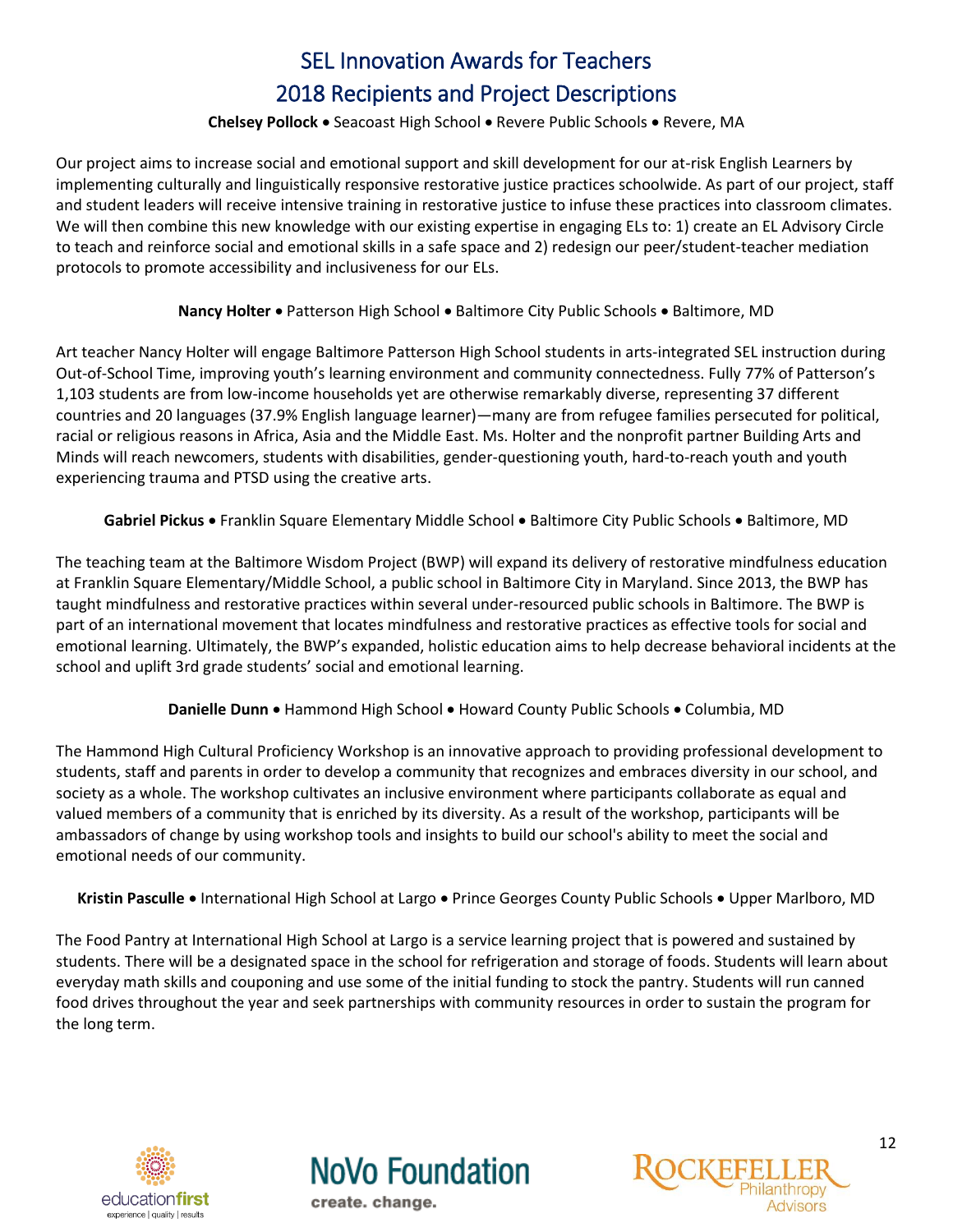# Jennifer Holden . Sudlersville Elementary School . Queen Anne's County Public Schools . Sudlersville, MD

Through expert-led workshops and professional development for teachers, administrators and all school support staff, we will build trauma awareness and develop effective strategies that assist in behavioral remediation to help students navigate challenging issues successfully. We will also organize and mentor a group of fourth grade students to augment their social and emotional learning. This group will focus on executive function and self-regulation while valuing students' personal strengths and sharing those strengths with younger students through school service such as tutoring reading, math or science; assisting in the school media center; leading physical education activities; and co-teaching STEAM projects.

# Kim Proctor . Waterboro Elementary School . RSU #57 . E. Waterboro, ME

<span id="page-12-0"></span>Our dedicated staff will implement a trauma-informed, resilience-focused support system for students, families and staff to increase student engagement and learning through a two-pronged approach: First, school staff will attend professional development, establish tools for a positive culture and implement a social and emotional learning curriculum. Second, community outreach practices will focus on the home/school connection through positive interactions and communication. The project is strategically planned for a three year implementation. Creating supportive relationships with students and their families is at the heart of real change and the foundation for students to access and engage in learning.

# **Amy Posey •** Goodrich High School • Goodrich Area Schools • Goodrich, MI

<span id="page-12-1"></span>Goodrich High School will implement a Peer-to-Peer support program in 2018-2019. This program involves general education peers modeling typical academic and social behavior throughout the school day for students with disabilities. This peer support promotes independence and socialization skills and increases a sense of belonging within natural environments such as classrooms, the cafeteria and assemblies and at dances and sporting events. This grant will provide the necessary funding to transition these new skills into authentic teenage environments. It will also enable our school to motivate and celebrate our peer mentors for being leaders in our school and community.

# **Erin Dooley •** Murray Middle School • St Paul Public Schools, ISD 625 • St. Paul, MN

<span id="page-12-2"></span>Murray is a Restorative Practices pilot site, and we will be using Restorative Practices Circles to bring the SEL conversation to the students. Our particular approach is centered around daily Foundations circles where we develop pro-social skills and stronger communities, where all voices are invited to take part in creating the community. The project seeks to provide in-depth and on-going professional development on the theory and practice of bringing SEL to the staff. We are fortunate to be in close proximity to the University of Minnesota, which provides several learning opportunities per year, as well as offering on-site workshops.

# **Melody Kaplan •** Crestview Middle School • Rockwood School District • Ellisville, MO

<span id="page-12-3"></span>Crestview Middle School welcomed our very own therapy dog, Clayton, to our school this year. Clayton spends his time meeting the social and emotional needs of traditionally underserved populations in innovative ways. Clayton has three certified dog handlers working alongside him: our librarian, the counselor and Clayton's owner, a language arts teacher. Students benefit from Clayton being integrated into several aspects of daily learning whether that in be in the library greeting students or listening to reluctant readers in the classroom. He is also used in lessons to help complement our SEL curriculum and to comfort students in time of need.

<span id="page-12-4"></span>



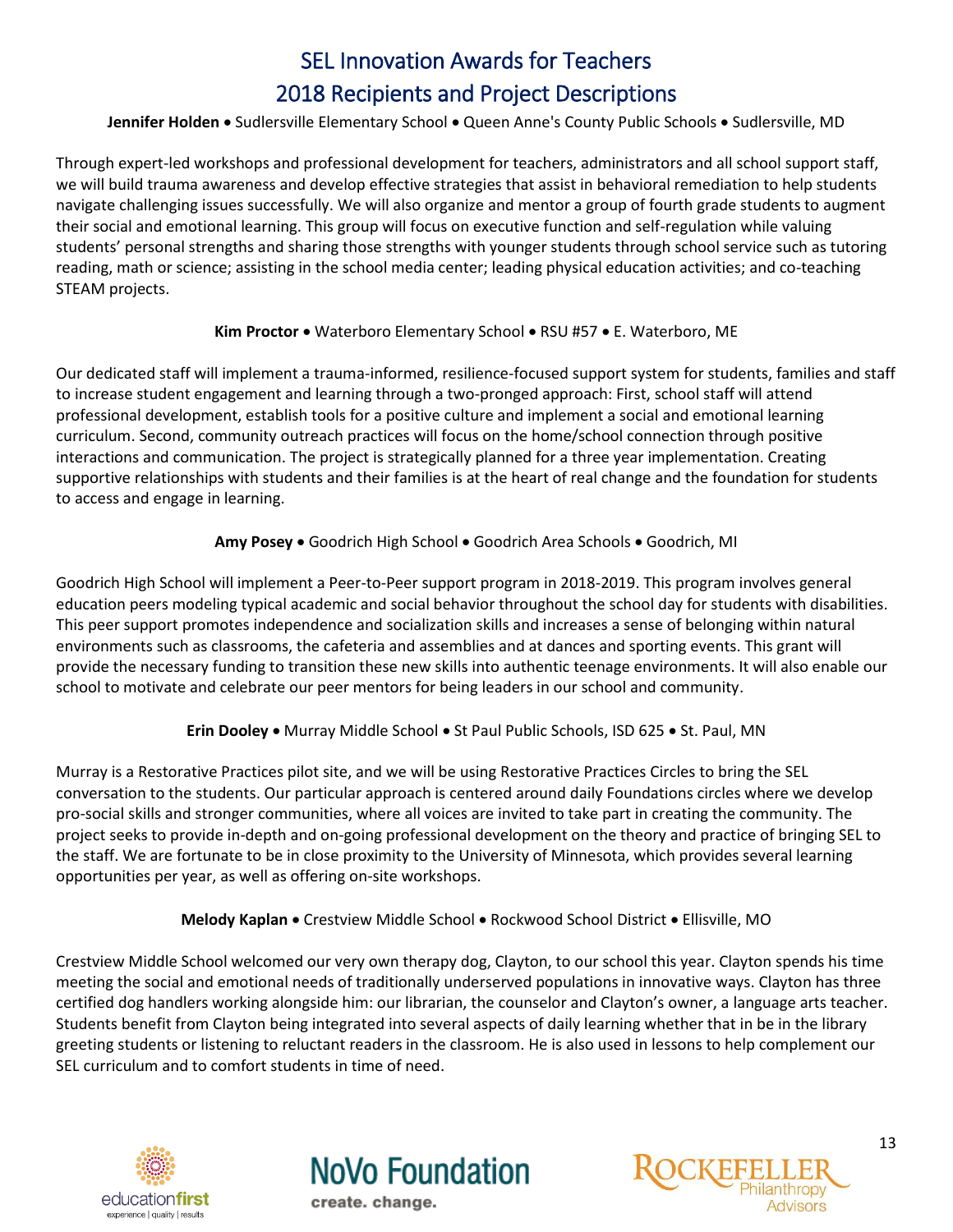# Dixie Mohler · Biloxi Upper Elementary · Biloxi Public Schools · Biloxi, MS

My proposal centers around bringing a variety of students together from different cultural and ethnic backgrounds in an environment where they are free to express themselves socially and emotionally. This project will be completed in conjunction with the school's gardening club wherein students will work together to achieve a common goal of campus beautification.

# **Emilie Young .** Doris Henderson Newcomers School . Guilford County Schools . Greensboro, NC

<span id="page-13-0"></span>Our program, a collaboration between Newcomers School in Greensboro, North Carolina and The Art Therapy Institute in Carrboro, North Carolina, explores the therapeutic power of visual arts as support for newly arrived immigrants and refugee students. We will work with eight groups of elementary and middle school ESL students for eight weeks at a time in the art classroom and draw upon the expertise of art therapists from The Art Therapy Institute to help students explore their emotions and express themselves in a safe environment. At the end of our program we will showcase student art created within our program in a community exhibition.

**Cynthia McNeil •** Walter Bickett Education Center • Union County Public Schools • Monroe, NC

<span id="page-13-1"></span>In a school that practices Conscious Discipline, a day in the life of a preschooler involves greeting each other, wishing each other well, committing to keeping each other safe, breathing to help calm, regulating strong emotions, noticing kindness and more. As we remove barriers to share this practice with all families by providing training to Spanishspeaking families, childcare and a meal, we build capacity to support healthy social and emotional skills at home and school. Together we will connect, sing, dance, read and play. Families will leave with new information and a children's book to reinforce positive social emotional skills.

# **Sarai Douglas •** Lincoln High School • Lincoln Public Schools • Lincoln, NE

<span id="page-13-2"></span>Lincoln High School will utilize restorative practices to create a more cohesive and engaging learning environment for its high proportion of ELL students. This will include recruiting 20+ ELL students as peer mediators, as well as training for ELL teachers on the use of restorative circles in an academic setting so that they may begin and end each class with core discussion that will help students develop relationships and feel a sense of community and safety.

Jaime MacEwen • Cumberland Regional High School • Cumberland Regional School District • Bridgeton, NJ

<span id="page-13-3"></span>The Freshman Seminar/Senior Mentoring Program at Cumberland Regional High School in Cumberland County, New Jersey partners at-risk freshmen with role model Senior Mentors to support the ninth-graders' transition to high school. Senior Mentors and freshmen work together during and outside of class time on character and leadership development, social and emotional learning, the promotion of positive school culture and healthy relationships, and progressing toward goals related to academic and social success. In addition to working together on research and presentation projects in the credit-bearing course, Senior Mentors provide support staying organized, effectively utilizing resources and managing stressors and challenges in healthy ways.

**LeAnne Kenny** Phillipsburg Primary School Phillipsburg School District Phillipsburg, NJ

<span id="page-13-4"></span>Our project is an afterschool club called the "Movers and Makers Club" for our  $1<sup>st</sup>$  and  $2<sup>nd</sup>$  graders. Each advisor will have a small group check-in/check-out time to talk about how everyone is feeling and offer support to those who need it. Our club will teach kids a variety of gross motor games and activities that promote teamwork, cooperation and





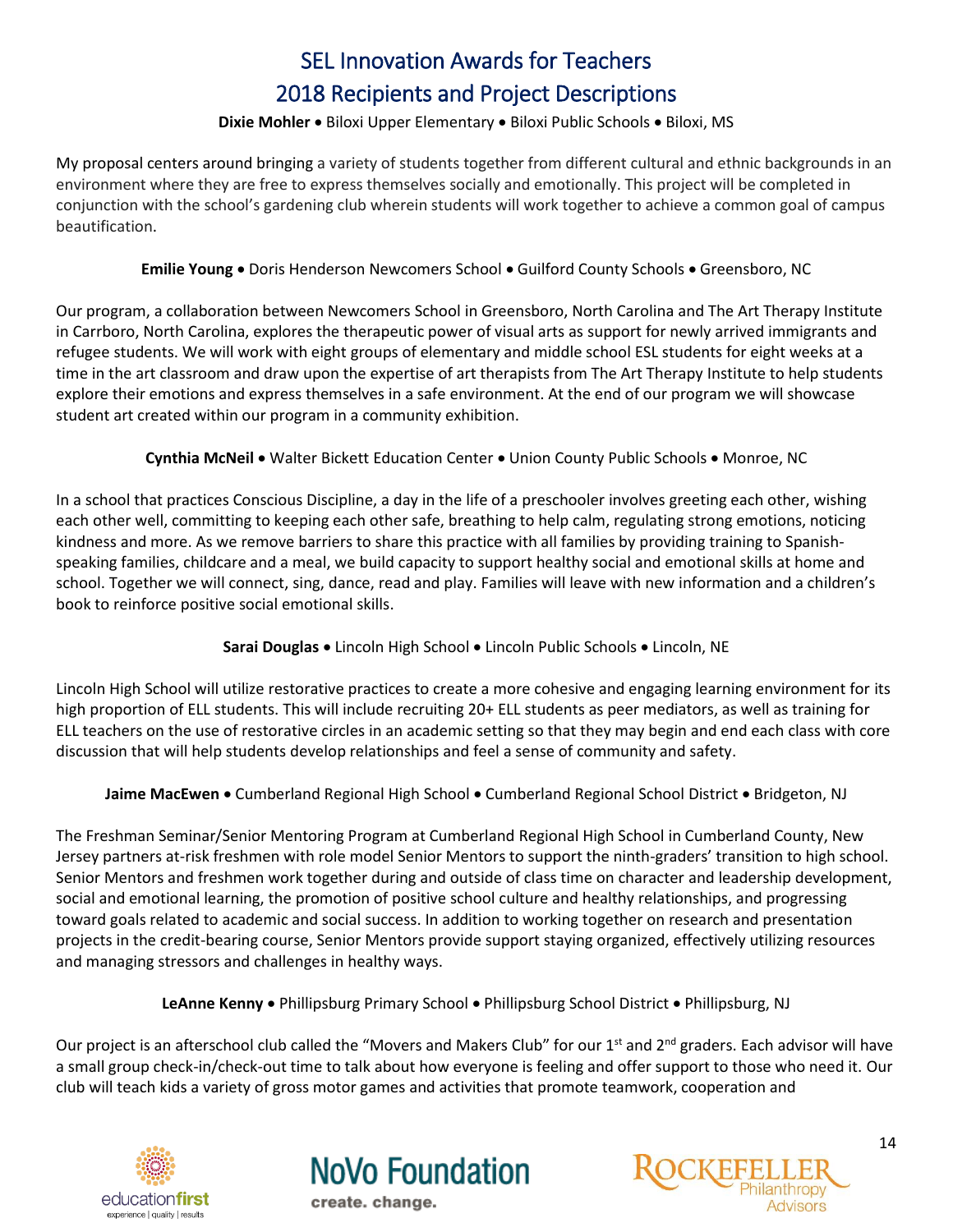communication. We will also teach a variety of creative fine motor activities to help enhance our school environment as well as provide opportunities for students to learn healthy leisure skills.

# **Jacquelyn Sanchez** • Amy Biehl High School • Amy Biehl High School (state chartered) • Albuquerque, NM

<span id="page-14-0"></span>Amy Biehl High School is excited to offer our LGBTQI students the opportunity to develop self-advocacy skills, create community amongst their peers and build self-confidence through experiential learning summits at the Santa Fe Mountain Center. LGBTQI youth face a variety of challenges because of how others respond to and judge their sexual orientation and/or gender identity. Negative experiences can lead to negative health outcomes including anxiety, stress and feelings of isolation. The Santa Fe Mountain Center allows students to interact with peers who are having the same experiences, build relationships and learn coping skills resulting in higher levels of social and emotional health.

# **Sarah McMaster • Horizon Academy West • Horizon Academy West • Albuquerque, NM**

<span id="page-14-1"></span>Researchers agree upon 5 key areas of competencies of SEL, and this project focuses on social awareness. We have found that increasing reading skills, especially fluency, with our emerging EL population allows us to better model and teach empathy and perseverance. The idea behind this project is to model, teach and share with our younger kinderbuddies how we build people and what successful students look like. Funding will be used for Chromebooks, novels and computer programs that will integrate social emotional learning through strengthened reading skills so that all students, including our EL learners, are not left behind.

# **Lisa Vasquez Ruidoso High School Ruidoso Municipal Schools Ruidoso, NM**

<span id="page-14-2"></span>We want our students to graduate and successfully pursue their college and career goals with the ability to accurately recognize their own emotions, thoughts and values. Our goals for student participation in SEL activities and skills development are to create a safe, caring and well-managed learning environment that fosters positive decision-making and academic success to help improve college and career readiness skills in our students. Self-management and responsible decision making are essential to higher-order thinking skills. Awareness and relationship skills are important prerequisites to the development of employability skills, such as teamwork, collaboration and effective communication.

# **Stephan Molder •** Proctor Hug High School • Washoe County School District • Reno, NV

<span id="page-14-3"></span>Building better family and school partnerships will benefit student success in high school. We hope to increase family engagement which will improve outcomes for students both academically and socially. Evening family dinner events will be planned around building better relationships with families, students, teachers, administrators and school staff while focusing also on SEL competencies and standards. Local and national guest speakers and experts in the field of SEL will attend to present and help us practice these skills. At these events, we all plan to grow our SEL grit by practicing them outside of the classroom.

# **Maritza Santana** • In Tech Academy MS/HS 368 • NYC DOE District 10 • New York, NY

<span id="page-14-4"></span>Our SEL project will focus on our incoming 9<sup>th</sup> grade students. We have a large population of students from the Dominican Republic and Yemen who are not only adjusting to life at our high school but to life in a new country with varying social and emotional expectations. We will focus on a group of approximately 80 incoming  $9<sup>th</sup>$  grade students and support them with a social and emotional learning curriculum which will allow them to work with a teacher during an advisory period. Using fun and engaging activities and trips, we will increase student resilience, compassion and acceptance and help them learn more about themselves, how they learn, how they respond to emotional upsets and what they are passionate about.





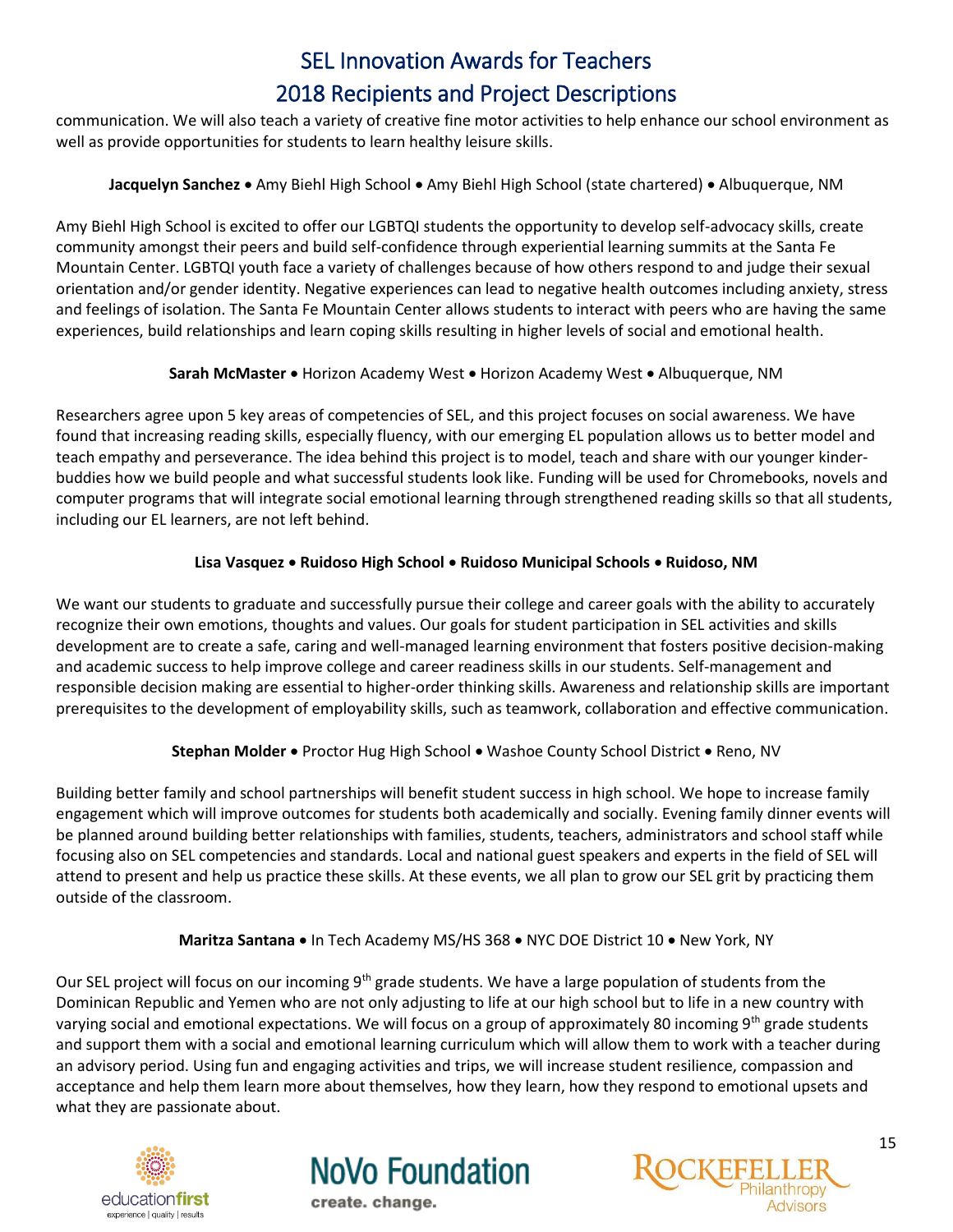#### **Melida Gonzalez • P.S. 160 Q. • NYC DOE District 28 • New York, NY**

<span id="page-15-0"></span>A Place Para Ti will support P.S. 160's population of English language learners by introducing and developing the social and relationship skills that they will need as they acclimate within a new environment. A.P.P.T creates a safe social, academic and emotional space for approximately 70 students. We will develop and mold partnerships with our most important stakeholders: parents and community members. We will develop a shared language that will become the foundation of P.S. 160 and empower our students to become responsible citizens as we strengthen skills which transfer both inside and outside of the school community.

# **Alhassan Susso •** International Community High School • NYC DOE District 7 • New York, NY

<span id="page-15-1"></span>Inspiring Teens' Future is designed to equip teenagers with the life skills necessary to succeed academically, socially, emotionally, professionally and economically. The program is built on five essential components: Mindset Development, Vision Setting, Interpersonal Communications, Leadership and Financial Management. By giving the students confidence through experiential learning, students are able to identify and manage their emotions, create a clear and compelling vision board, practice the art of communication, identify an issue in the community they would want to solve and create a financial portfolio plan.

#### **Daniel Jerome •** Bronx Studio School for Writers and Artists • NYC DOE District 8 • New York, NY

<span id="page-15-2"></span>Upper-class students are trained as mentor-caretakers for English Language Learners and newly arrived middle school students. As caretakers, they will meet with their "younger siblings" once a week as a group in a casual setting, playing games and sports and participating in community building circles. Mentors will also support their "younger siblings" throughout the week by checking in with them, communicating with their teachers and offering academic and social support. Mentors will receive ongoing training and support through the school's advisory program.

# Susan Murphy . Rochester Childfirst Network . Rochester Childfirst Network . Rochester, NY

<span id="page-15-3"></span>The Pyramid Model will be implemented using a multi-layered approach that includes professional development, collegial circles, practice-based coaching and parent workshops that prepare and enhance adults' abilities to 1) build solid, trusting relationships; 2) teach evidence-based social and emotional skills to children with or without disabilities; and 3) extinguish or address persistent challenging behaviors so that children of all abilities learn how to respond to and interact with other children in a positive way. This year's primary focus will be on how these strategies and practices can be built into a classroom with children with disabilities.

# <span id="page-15-4"></span>Ellen Sugrue-Dolan . Tech Center . Putnam Northern Westchester Board of Cooperative Educational Services . Yorktown Heights, NY

Our project targets our large population of newly-arrived Central American immigrant high school students. Most of these students have been exposed to significant trauma in their home countries or in their journeys to the U.S. This project focuses on the power of the trauma narrative—or sharing one's story of suffering—as a healing tool. Students will read powerful narratives of authors who have had similar experiences, and then will be guided through the process of writing their own story. The project will culminate in an evening of sharing and celebration to highlight their resilience.

<span id="page-15-5"></span>



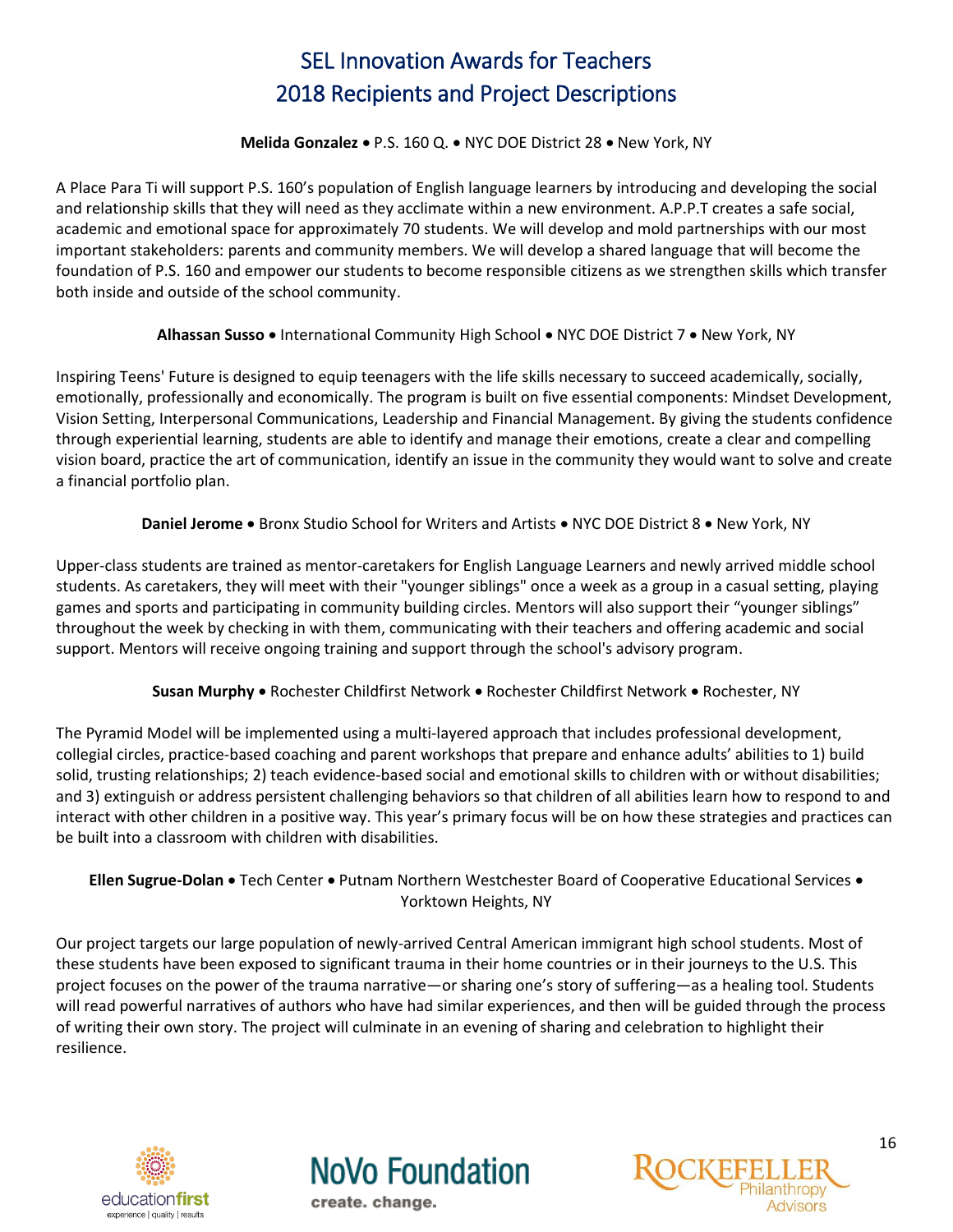#### **Molly Suarez •** Seiberling Community Learning Center • Akron Public Schools • Akron, OH

Seiberling CLC strives for students to come to school, "Ready To Learn and Achieve Everyday." In order to learn and achieve, students need coping strategies for self-regulation. Through self-evaluation of various zones, students will learn to identify their feelings and level of alertness, use effective regulation tools, know when and how to use the tools, problem solve positive solutions and understand how their behaviors influence others thoughts and feelings. Class restoration circles will help promote communication and cognizance of others' perspectives. Parent workshops will provide information about the self-regulation strategies so parents can support/model strategies at home.

## **Dana Davis • Glover Community Learning Center • Akron Public Schools • Akron, OH**

<span id="page-16-0"></span>Glover CLC's all-inclusive project, "The Big 3 Part II," is designed to engage and challenge students, staff and family/community members to embrace pro-active SEL strategies. Our goal is for SEL to become instinctive and embedded, thus impacting behaviors for years to come. School data suggests we have more SEL-focused work to do. "The Big 3 Part II" will embrace professional development, student and family diversity and equity in education through restorative justice practices, positive peer interactions and student/staff/parent relationship building activities while continuing to develop our three focus goals: *Treat Others Right, Maximize Your Potential* and *Make Smart Decisions*.

# **Catherine Keppers •** Findlay High School • Findlay City Schools • Findlay, OH

<span id="page-16-1"></span>Findlay High School's Gay-Straight Alliance (GSA) is a student-led club that supports LGBTQI identified students and their allies by working towards building an accepting community regardless of identity or orientation through education, support, social action and advocacy. The SEL grant will be targeted to areas of GSA curriculum including the development of student skills such as reflection, coping, communication and assertiveness. Additionally, grant funds will help provide a staff safe-space training which will create and identify allies, and also provide a general level of education and understanding that promotes safer classroom environments and inclusion for LGBTQI students.

# **Claudia Bestor •** North Olmsted Middle School • North Olmsted City Schools • North Olmsted, OH

<span id="page-16-2"></span>North Olmsted Middle School Community Groups consist of twelve grade-level students and one adult mentor from our school community. Each week during the school year, Community Groups engage in informal half-hour discussions about topics that concern our students' social and emotional development. Since Community Groups are personally responsive, mentors may explore topics that meet the specific needs and interests of the individual students in their groups, yet woven into all discussions are the concepts and language of CASEL's social and emotional competencies with the goal of creating a caring, inclusive climate devoted to the academic, social and emotional success of our students.

# <span id="page-16-3"></span>Carrie Snyder-Renfro • Oklahoma Centennial Mid-High School • Oklahoma City Public Schools • Oklahoma City, OK

The VOICE project is a student led initiative of the Gender Sexuality Alliance (GSA) student organization. The purpose of this project is to help all students find their voice through arts, literacy and comfort corners. Students will use project management to develop an event plan that will include an event showcase and monthly Lunch & Learn sessions that will include guest speakers who will share VOICE strategies for art, literacy, goal setting, entrepreneurship, anger management and more. Artifacts from these sessions will be featured in a VOICE showcase. Comfort corners will provide alternative class seating and SEL Maker Spaces in each classroom.

<span id="page-16-4"></span>



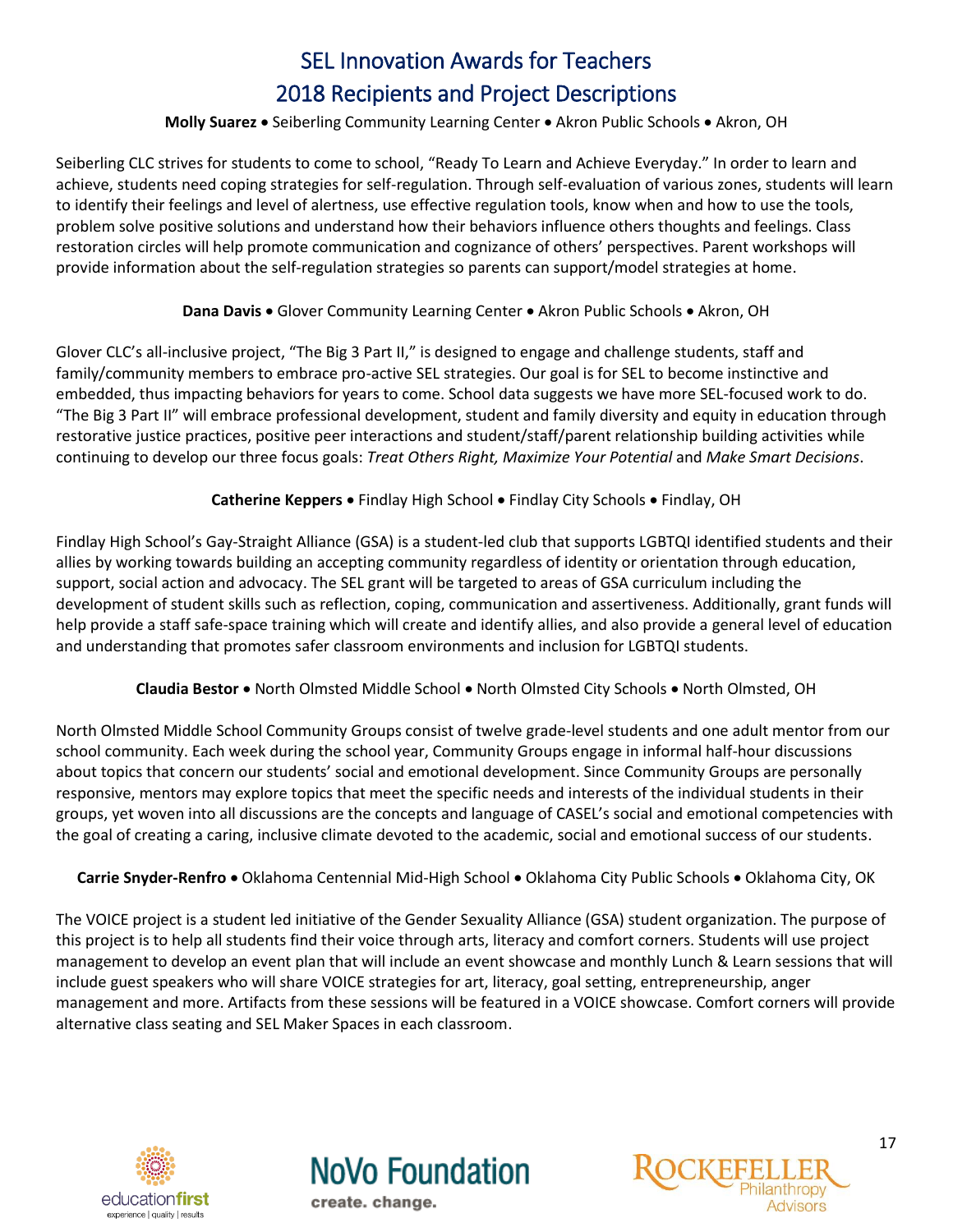## **Irma Patton .** North Marion Primary School . North Marion School District . Aurora, OR

The Early Morning English Language Development Class with a focus on social and emotional learning (SEL) will support 20 primary students who are English language learners, migrant or new arrivals. The goals of the project are to assist English language learners in increasing their English Language skills in reading, writing, listening and speaking using SEL curriculum as the focus for the class. The class will include a family involvement component with learning resources and enrichment opportunities, as well as a mentor program for high school ELLs as an integral part of the extended day learning experience.

<span id="page-17-0"></span>Samantha Woodburn . William W. Bodine High School for International Affairs . Philadelphia School District . Philadelphia, PA

Take the Lead Dance project is a nonprofit arts education foundation that aims to enrich the lives of youth in Philadelphia through a social dance experience. Highly qualified dance instructors visit students in their classrooms twice a week for 10 weeks, teaching them social dances such as bachata, merengue and even line dance. Students showcase what they've learned at the end of the 10-week experience with an assembly for their classmates, peers, teachers and families. Bodine High School for International Affairs is proud to welcome Take the Lead Dance Project into our school to work with our freshmen for the third year in a row – all thanks the generosity of the SEL Innovation Awards Grant.

**Brandon Lane** • The Met Justice • The Metropolitan Regional Career and Technical Center • Providence, RI

<span id="page-17-1"></span>Our project, "Soup'd," will get student's "suped" by growing and harvesting the produce needed to serve a daily plant based soup at lunch. Soup'd participants grow their own vegetables in a greenhouse, sell their product for profit to the school's food service and work with the kitchen staff to serve a healthy plant based meal that meets USDA lunch reimbursement guidelines. Student efforts, methods and results will be documented in a cookbook to serve as a resource for scalable impact.

<span id="page-17-2"></span>**Stacy Jones** • W.M. Davies Career & Technical High School • W.M. Davies Career & Technical High School • Lincoln, RI

Our project will build on last year's efforts: Implementation of social and emotional learning strategies combined with culturally sophisticated curricula aimed at increasing the academic rigor and student achievement in our 10th- and 11thgrade ELA classes, which contain a large number of identified and unidentified English learners. We will use looping with our 11th-grade students from last year to gather additional data regarding the effectiveness of SEL practices on student achievement, which will facilitate expansion of our cultural curriculum redesign to the 12th grade; offer coaching to teachers; and continue our technology efforts by creating or expanding digital portfolios for sophomores and seniors.

**Holli Hamner •** Sara Collins Elementary • Greenville County Schools • Greenville, SC

<span id="page-17-3"></span>Sara Collins Elementary's Amazing Shake offers opportunities for students to develop manners, self-discipline, respect and professional conduct. All K-5<sup>th</sup> grade students practice proper handshakes, manners, conversational skills and composure. 5<sup>th</sup> graders participation in four rounds of competition:

- "Meet & Greet." All 5th graders meet and greet community professionals.
- "Think on your Feet." The top 20 complete surprise scenarios.
- "Hit the Street and Eat." The top 10 take a field trip into the community. They meet business and government leaders, eat at a restaurant and interview senior citizens.
- <span id="page-17-4"></span>"The Final Feat." Two finalists complete a leadership challenge.





**NoVo Foundation**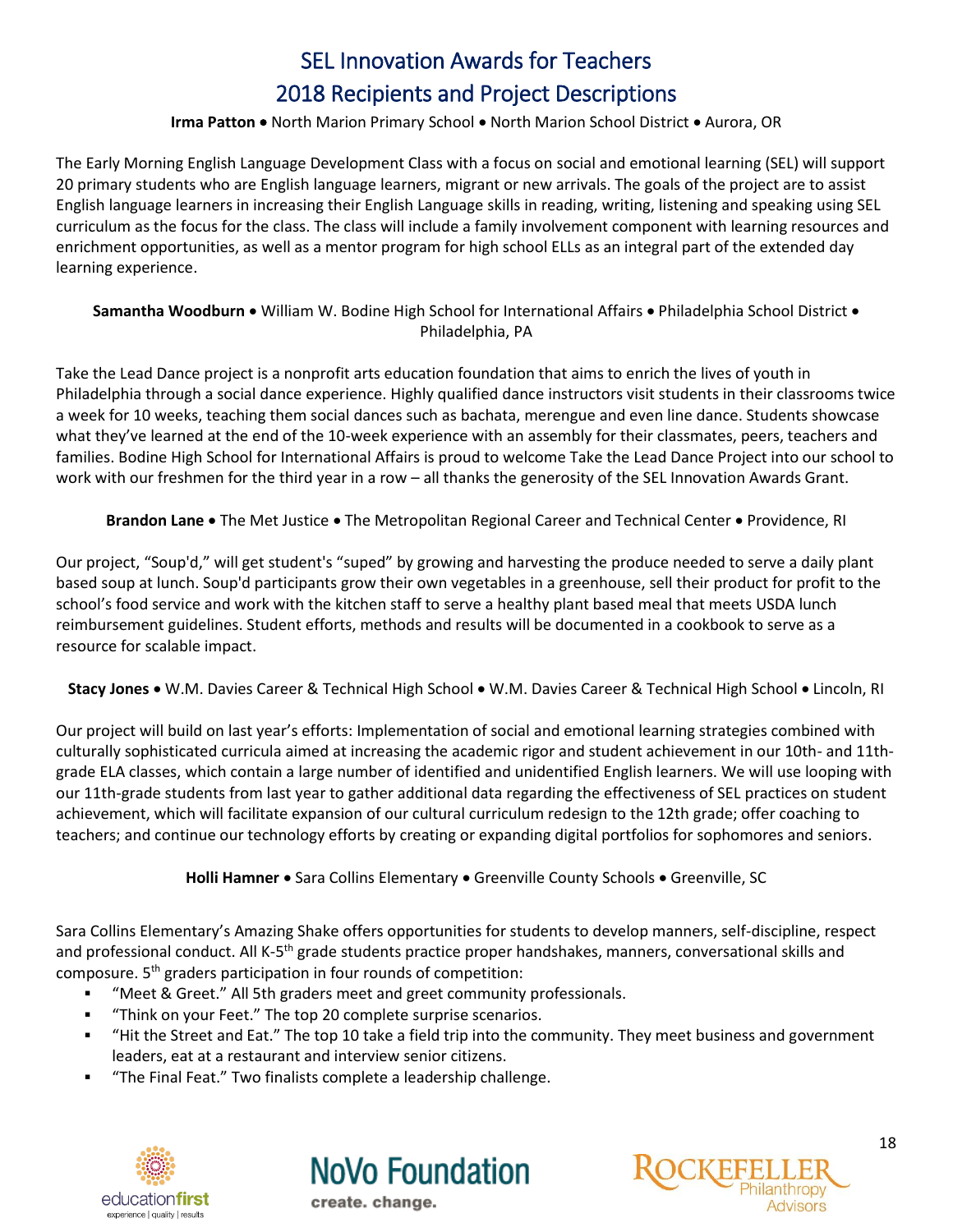# Amanda Adcock . Whites Creek High School . Metro Nashville Public School . Whites Creek, TN

With our year-long project-based learning experience, we seek to answer the driving question: "As teacher interns, how can we develop a plan using social and emotional learning, restorative practices and the CSEFEL model to create a solitary design format for Whites Creek High School?" This question focus will require Teaching as a Professional pathway students to work exclusively with not only feeder schools but also special population students within the school in hopes of reducing the stigma attached to children with disabilities of all kinds.

Jarred Amato . Maplewood High School . Metro Nashville Public Schools . Nashville, TN

<span id="page-18-0"></span>Project LIT Community is a national, grassroots literacy movement that empowers students as readers and leaders. We are committed to increasing access to high-quality, culturally relevant books and promoting a love of reading in schools and communities across the country. Over the past two years, Maplewood High School students and their English teacher, Dr. Jarred Amato, have seen their project expand to more than 400 chapters across 44 states. You can follow our journey at @projectlitcomm!

Katie Raymond • Anderson High School • Austin Independent School District • Austin, TX

<span id="page-18-1"></span>Currently, student leaders at Anderson High School co-design and lead weekly homeroom lessons to explicitly teach SEL skills along with addressing student concerns such as healthy relationships, self-management, inclusion and mental health. In pursuit of an equitable campus with a common vocabulary and understanding of the purpose of SEL, we will expand the accessibility of our SEL leadership trainings to reach student leaders from all extracurricular activities. It is our belief that by teaching a common approach to community-building, student leaders may begin a diverse, solutiondriven dialogue to address our campus' struggles and create a more unified approach to community.

# **James Peerson •** George H. W. Bush Elementary • Dallas Independent School District • Addison, TX

<span id="page-18-2"></span>Our goal is to develop a world music drumming program which provides a positive, structured environment for students to experience face-to-face interaction via shared musical experience. We will utilize an intuitive music making experience as the catalyst for developing students' understanding of themselves and others. The program is based on Dr. Will Schmid's (1998) writings on world music drumming. His program was piloted and shown to be successful in multiple cities, cultures and socio-economic environments. This project will utilize drum circle activities to facilitate student positive visual and aural communication via the music making process.

# **Abigail M. Saunders •** Obras Elementary • KIPP Austin Public Schools • Austin, TX

<span id="page-18-3"></span>We will develop a curriculum that responds to the needs of our students. We will have two Teaching Tolerance PDs that arm teachers with the strategies to teach students about their identity, community values and social justice. At Obras, the Choose Love curriculum helps students become connected, resilient and empowered individuals. However, it alone does not teach all of the skills students need. There is currently not one SEL curriculum available to target the needs of our student population. This project will help us acquire the skills to develop a curriculum that would elevate our current SEL practice.

**Noah Siegler •** Obras Elementary • KIPP Austin Public Schools • Austin, TX

<span id="page-18-4"></span>Our elementary school will build an "Imagination Playground," an innovative playground system comprised of largerthan-life foam blocks that encourages learning, social development, teamwork, movement, language and fun. Every day on the "Imagination Playground," students will have a safe environment to take informed risks and practice creative





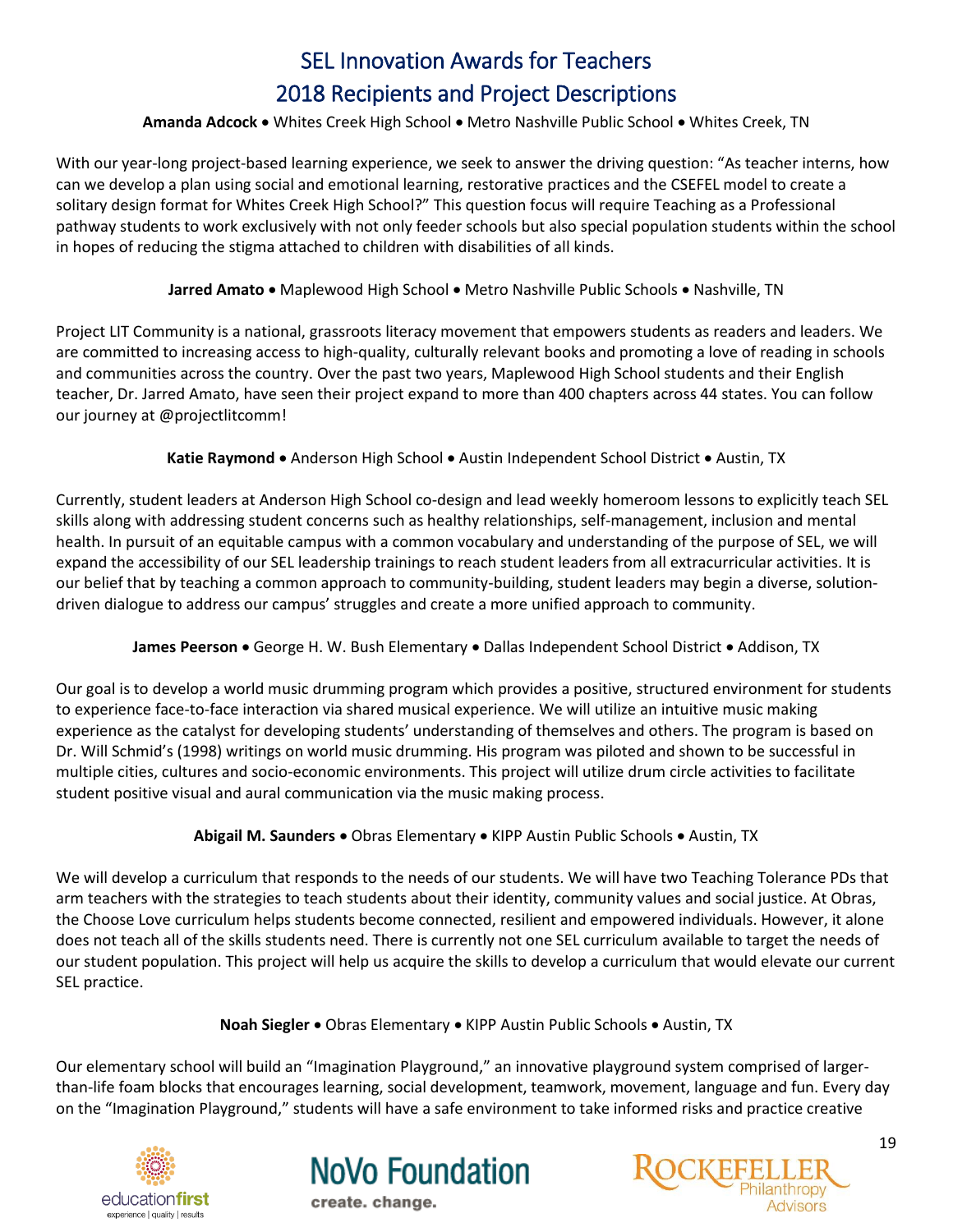problem solving. They will be grow as leaders and understand the power of collaboration. It is our hope that these simple foam pieces will be both literal and figurative building blocks, that what our students change on the playground today lays the foundation for what they can change in our world tomorrow.

# **Dana Wrann •** Agnes Cotton Academy • San Antonio Independent School District • San Antonio, TX

<span id="page-19-0"></span>Our project will focus on mindfulness activities, social emotional interventions and restorative teaching practices, including teaching with an equity lens to meet the needs of our students. This grant will help provide teachers with trauma informed and social and emotional teacher training as well as programming that supports mindful practices and social justice lessons. We hope that students will feel connected to their school and broader community, increase their leadership skills and have a sense of urgency to do their best in school, understanding that it directly relates to their quality of life and personal power.

# **Bettany Valsin .** Uplift Luna Primary . Uplift Education . Dallas, TX

<span id="page-19-1"></span>I will create an interactive folder that my scholars will use to capture their reflections based on the social and emotional learning that occurs through literature. I will be purchasing a research-based SEL literature bundle in order to guide students' discovery and understanding of these themes through discussing literature. These reflections will be viewed and responded to by the scholars' family and myself. The SEL themes within this folder will mirror the themes discussed through specific literature in the classroom. This project allows for connection between the teacher, family/parent and the student. Additionally, this project aims to use SEL as a way to strengthen the skill set of students at a young age and to help to break down language barriers experienced by ELL scholars and their families.

<span id="page-19-2"></span>**Jenni Johnson** • Jean Massieu School of the Deaf • Utah Schools for the Deaf and the Blind • Salt Lake City, UT

Health, computer science and drama classes will partner with the social skills training provided by the school psychologist in order to create resources in the students' native language, American Sign Language. There is a great need within the community for accessible materials. Our students will create videos to inspire and instruct the community in a variety of social and emotional skills. As the program progresses to next year, a peer mentoring program will be established in order for the older students to gain further experience and understanding of the skills through teaching younger grades, using resources they have helped create.

**Nisha Sensharma • Wakefield High School • Arlington Public Schools • Arlington, VA** 

<span id="page-19-3"></span>We will develop a mindful learning curriculum that is integrated with our USVA Government curriculum. This curriculum addresses CASEL's core SEL competencies (self-awareness, social awareness, self-management and healthy relationshipbuilding). Some lesson components include understanding the importance of healthy eating and sleeping, regulating emotions and coping with stress, developing a growth mindset, making responsible decisions and practicing effective study skills. We will implement and monitor the program in all our USVA Government classes and use our data to modify our curriculum as needed over the course of the year. We hope to see improved attendance, work completion, stress management and overall availability for learning through development of SEL competencies. We will conduct a more rigorous analysis over the summer in order to improve the curriculum and will disseminate our findings to the education community.

# **Kara Menfi Charlottesville High School Charlottesville City School District** Charlottesville, VA

<span id="page-19-4"></span>The Multilingual Mentor Program is a new student-run, staff-supported peer advisory and mentorship program. This program was initiated and named by a small group of seniors who reflected upon their experiences as newly arrived ELLs